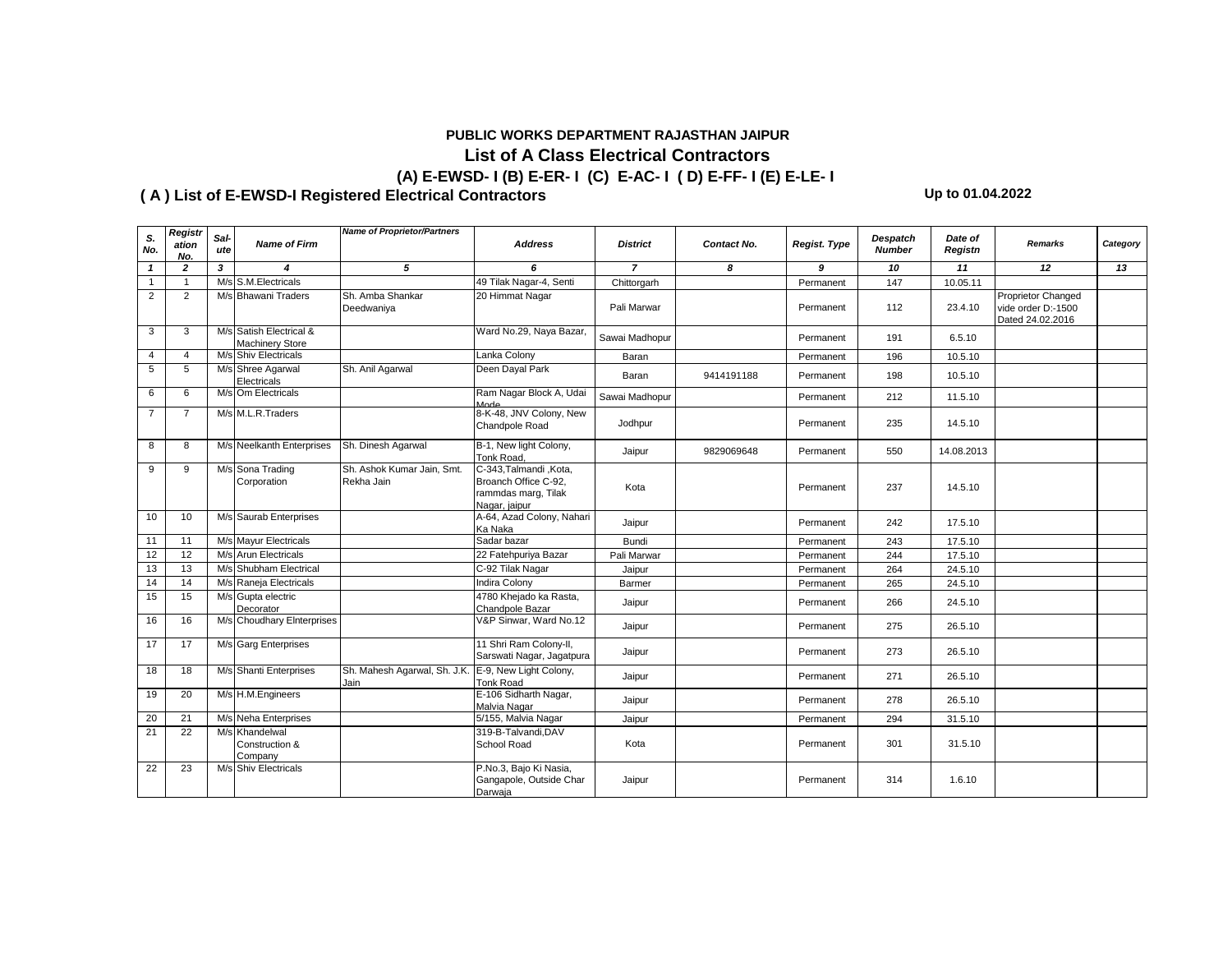| 23 | 24 |     | M/s S.K. Electricals                           |                          | E-66, Ram Nagar, Extn.                                       |         |            |           |      |            |  |
|----|----|-----|------------------------------------------------|--------------------------|--------------------------------------------------------------|---------|------------|-----------|------|------------|--|
|    |    |     |                                                |                          | Sodala                                                       | Jaipur  |            | Permanent | 322  | 2.6.10     |  |
| 24 | 25 |     | M/s Subh Laxmi Electricals                     | Sh. Babulal Sharma       | Badi ka Bass Nai ki thadi<br>Ramgangarh Mode Jaipur          | Jaipur  | 9414336223 | Permanent | 1116 | 25.02.13   |  |
| 25 | 26 |     | M/s Manish Enterprises                         |                          | 2636 Ghee Walon Ka<br>Rasta, Johri Bazar                     | Jaipur  |            | Permanent | 345  | 7.6.10     |  |
| 26 | 27 |     | M/s Navyug Engineering                         |                          | D-5, Ashok Vihar, Near<br>Sector-11, Malvia Nagar,           | Jaipur  |            | Permanent | 505  | 8.6.10     |  |
| 27 | 28 |     | M/s Joshi Electricals                          |                          | B-148, Jatti Ji Ki Bagachi,<br>Laxminarayanpuri              | Jaipur  |            | Permanent | 506  | 8.6.10     |  |
| 28 | 29 |     | M/s Mahidhar Enterprises                       |                          | 124 Pratap Nagar                                             | Kota    |            | Permanent | 522  | 9.6.10     |  |
| 29 | 30 |     | M/s Laxmi Electricals                          |                          | Shop No.12, Raja Park                                        | Jaipur  |            | Permanent | 531  | 11.6.10    |  |
| 30 | 31 |     | M/s Triputi Electricals                        |                          | 5 Bapu Ji Marg, Sahakar<br>Road                              | Jaipur  |            | Permanent | 532  | 11.6.10    |  |
| 31 | 32 |     | M/s Priyanka Enterprises                       |                          | 1133 Gopal Ji Ka Rasta                                       | Jaipur  |            | Permanent | 533  | 11.6.10    |  |
| 32 | 33 |     | M/s Lokesh Enterprises                         |                          | F-284/A, Road No.14,<br><b>VKIA</b>                          | Jaipur  |            | Permanent | 543  | 14.6.10    |  |
| 34 | 35 |     | M/s Excel Technovation<br>Pvt.Ltd.             |                          | B-101, Sumer Complex,<br>Gautam Marg, C-Scheme               | Jaipur  |            | Permanent | 559  | 17.6.10    |  |
| 35 | 36 |     | M/s Gupta Radio &<br>Electricals               |                          | 798 Barkat Nagar                                             | Jaipur  |            | Permanent | 564  | 18.6.10    |  |
| 36 | 38 |     | M/s Anju Electricals                           |                          | Lahkji Ki Poal, Near Tapi<br>Baori                           | Jodhpur |            | Permanent | 603  | 28.6.10    |  |
| 37 | 39 |     | M/s Shree Gupta Electricals                    |                          | 5 Ist Floor, Thai Nand<br>Market                             | Ajmer   |            | Permanent | 604  | 28.6.10    |  |
| 38 | 40 |     | M/s K.M. Electricals                           | Sh. Krishna Murari Gupta | Modi Sadan, Parshuram<br>Marg, Agra Road                     | Dausa   | 9252423333 | Permanent | 262  | 08.06.2016 |  |
| 39 | 41 |     | M/s Har Govind Electric<br>Decorator           |                          | 168 Sanjay Market, Near<br>Sanganeri Gate,                   | Jaipur  |            | Permanent | 614  | 28.6.10    |  |
| 40 | 42 |     | M/s Vasudev Electricals                        |                          | 356 Gali No.1, Rajapark                                      | Jaipur  |            | Permanent | 624  | 29.6.10    |  |
| 41 | 43 | M/s | Technosolutions                                |                          | C-26, Roop Vihar Colony,<br>Opp. Sanjveni Hospital           | Jaipur  |            | Permanent | 649  | 6.7.10     |  |
| 42 | 44 |     | M/s S.R. Enterprises                           |                          | Jat ke kuwe ka rasta,<br>Chandpole Bazar                     | Jaipur  |            | Permanent | 1293 | 30.01.12   |  |
| 43 | 45 |     | M/s Raj Electricals                            |                          | 72 Prabhuramchandra,<br>Opp. DCM Shanti Nagar,<br>Aimer Road | Jaipur  |            | Permanent | 384  | 21.06.11   |  |
| 44 | 46 |     | M/s Jagdish Electric Stores                    |                          | Subhash Chowk, Nai<br>Sarak                                  | Churu   |            | Permanent | 746  | 29.7.10    |  |
| 45 | 47 |     | M/s Som Electricals                            |                          | E-92, Tilak Marg, Shashtri<br>Nagar                          | Ajmer   |            | Permanent | 747  | 29.7.10    |  |
| 46 | 49 |     | M/s M.R.R.Electricals &<br>Contractor Pvt.Ltd. |                          | 184 Sanjay market, Near<br>Sanganergate                      | Jaipur  |            | Permanent | 802  | 12.8.10    |  |
| 47 | 51 |     | M/s Tech-Martz+                                |                          | G-2, Subham Complex, 11-<br>A-Kumbha Marg, New<br>Fatehpura  | Udaipur |            | Permanent | 396  | 23.06.11   |  |
| 48 | 52 |     | M/s Pratap Technocrates                        |                          | B-21, Shakti Bhawan,<br>Shivaji Colony, Khatipura<br>Rd      | Jaipur  |            | Permanent | 807  | 12.8.10    |  |
| 49 | 54 |     | M/s Raghu Enterprises                          | Sh. Raghunandan Sharma   | 65 Roop Nagar -II, Tonk<br>Phatak, Jaipur                    | Jaipur  | 9928362356 | Permanent | 713  | 15.10.12   |  |
| 50 | 55 |     | M/s Krishna Electric Store                     |                          | 16 Fatehpuria Bazar                                          | Pali    | 9414121045 | Permanent | 866  | 23.8.10    |  |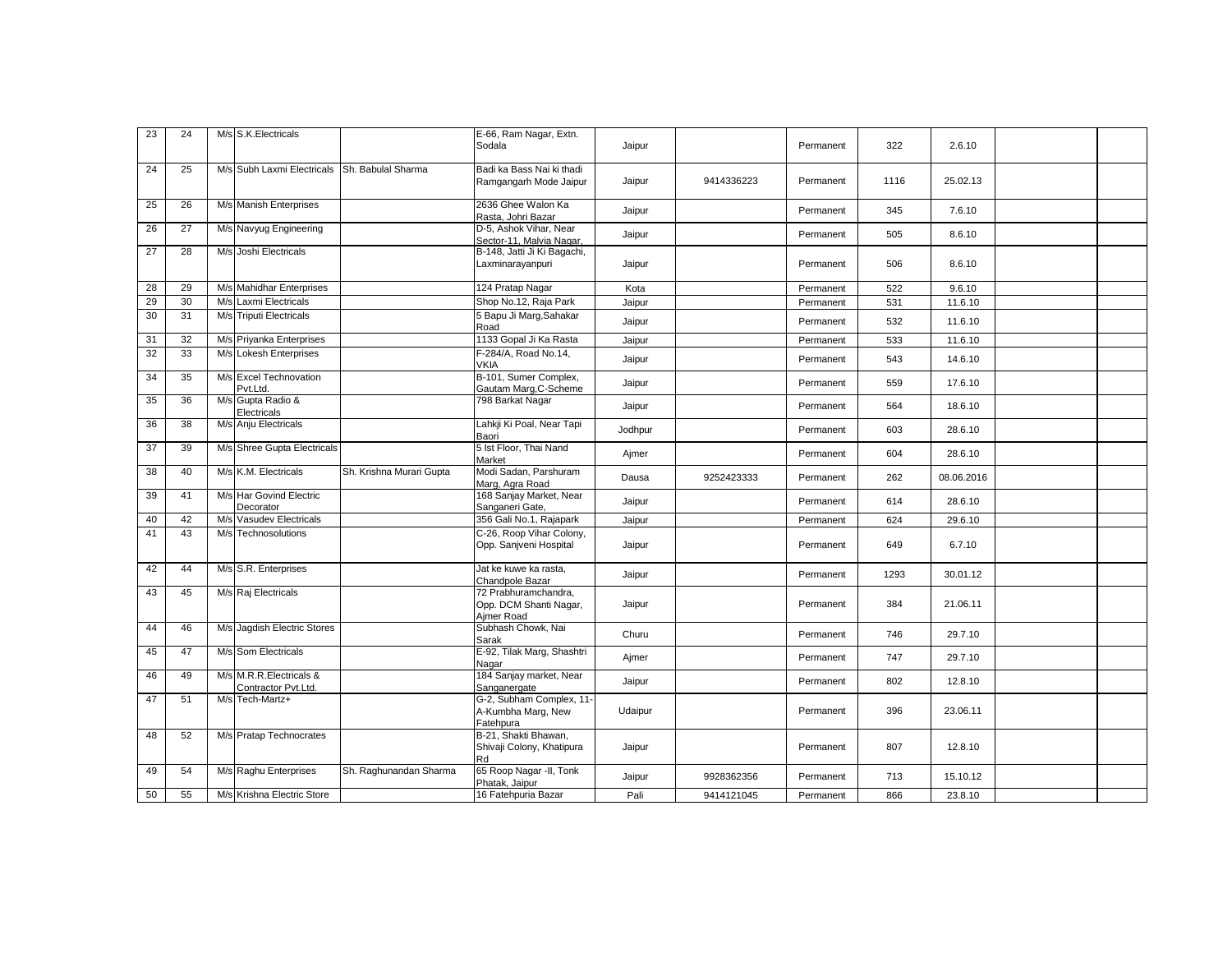| 52 | 57 | <b>Ms Varshit Electrical</b><br>Pvt.Ltd.  |                                                                     | 435 Vidhyut Naghar-A-<br>Ajmer Road                 | Jaipur         |                           | Permanent | 868  | 23.8.10    |  |
|----|----|-------------------------------------------|---------------------------------------------------------------------|-----------------------------------------------------|----------------|---------------------------|-----------|------|------------|--|
| 53 | 58 | M/s Rajputana Electric<br>Trading Corp.   |                                                                     | 619 Kashi Nath Ji Ki Gali,<br>Gopal Ji Ka Rasta     | Jaipur         |                           | Permanent | 878  | 25.8.10    |  |
| 54 | 59 | M/s Hi-Tech Electrical<br>Contractor      |                                                                     | 609 Sumer Nagar, Ward<br>No.12, Tehsil Sanganer     | Jaipur         |                           | Permanent | 879  | 25.8.10    |  |
| 55 | 60 | Shri Rajendra Prasad Gupta                |                                                                     | Bada Kua, Opp. Sabji<br>Mandi                       | Tonk           |                           | Permanent | 900  | 30.8.10    |  |
| 56 | 61 | M/s M.S.Enterprises                       | Sh. Shyam Babu Sharma                                               | 84 Shri Gopal Bhawan,                               |                |                           |           |      |            |  |
|    |    |                                           |                                                                     | Jhalaniyon Ka Rasta,<br>Kishanpole Bazar            | Jaipur         |                           | Permanent | 912  | 1.9.10     |  |
| 57 | 62 | M/s Manohar Electricals                   |                                                                     | 6 Satti Ji Ki Bagachi, MD<br>Road                   | Jaipur         |                           | Permanent | 940  | 10.9.10    |  |
| 58 | 63 | M/s Anjali Contructions &<br>Electricals  |                                                                     | Shop No.7, Ist Floor, Lal<br>Kothi, Tonk Road       | Jaipur         |                           | Permanent | 979  | 22.9.10    |  |
| 59 | 64 | M/s Dynamic Elecpower<br>Pvt.Ltd.         | Sh. Sanjeev Lodha, Smt.<br>Madhu Sanjiv Lodha, Sh.<br>Samarth Lodha | C-4/103, Kamal Apartment,<br>Banipark               | Jaipur         |                           | Permanent | 980  | 22.9.10    |  |
| 60 | 65 | M/s Pooja Electricals                     |                                                                     | C-8, Kirti Nagar, Tonk road                         | Jaipur         |                           | Permanent | 1320 | 08.01.12   |  |
| 61 | 67 | M/s Prakashpuri Electrical<br>Eng.Company |                                                                     | Kaleri Dhani, Post Pakori<br>via Baggar             | Jhunjhunu      |                           | Permanent | 1082 | 19.10.10   |  |
| 62 | 68 | M/s Shri Mahaveer<br>Enterprises          |                                                                     | A-18, Ashok Vihar, Malvia<br>Nagar                  | Jaipur         |                           | Permanent | 765  | 09.09.11   |  |
| 63 | 69 | M/s Umesh Electrical<br>Works             |                                                                     | Nai Sadak, Indira Market                            | Churu          |                           | Permanent | 1278 | 6.12.10    |  |
| 64 | 70 | M/s Hemant Electricals                    | Sh. Girish Kumar Sharma                                             | Makan No. 1-N-14-15.<br>Teachers Colony, Kota       | Kota           |                           | Permanent | 15   | 03.04.12   |  |
| 65 | 71 | M/s Modi Construction                     |                                                                     | F-135, Modi Bhawan,                                 |                |                           | Permanent |      |            |  |
|    |    | Company                                   |                                                                     | Chaitanaya Marg, C-<br>Scheme                       | Jaipur         |                           |           | 1438 | 20.1.11    |  |
| 66 | 72 | M/s K.C.Engineering<br>Company            |                                                                     | UM-72-A-Amber Tower,<br>S.C.Road                    | Jaipur         |                           | Permanent | 1453 | 25.1.11    |  |
| 67 | 73 | M/s Aditya Electricals                    |                                                                     | 35 Pratap Nagar, Old Ram<br>Garh Mode, Amber Road   | Jaipur         |                           | Permanent | 1364 | 14.02.12   |  |
| 68 | 74 | M/s P.K. Enterprises                      | Sh. Rajendra Goyal, Sh.<br>Nandkishore Goyal                        | 3-Gha-23, Vaishali Nagar,<br>Housing Board          | Ajmer          |                           | Permanent | 1525 | 14.2.11    |  |
| 69 | 75 | M/s Mateshwari Assocaites                 | Sh. Ram Dayal Gehlot<br>Sh. Sanwar Lal Kachhwa                      | Opp.Kothi No.,44, Old<br>Power House Road           | Bikaner        |                           | Permanent | 1555 | 27.03.12   |  |
| 70 | 76 | M/s Manisha Enterprises                   |                                                                     | 16-A, Kissan Colony, Near<br>Malpura Gate, Sanganer | Jaipur         |                           | Permanent | 1570 | 14.3.11    |  |
| 71 | 77 | M/s M.M.Brothers                          |                                                                     | E-666, Ekta Complex,<br>Nakul Path, Lal Kothi       | Jaipur         |                           | Permanent | 1583 | 15.3.11    |  |
| 72 | 78 | M/s Sagar Construction<br>Company         | Sh. Pradeep Roongta                                                 | Chameliwala Market, MI<br>Road                      | Jaipur         |                           | Permanent | 1614 | 18.3.11    |  |
| 73 | 79 | M/s Shubham Electricals &<br>Maintenance  |                                                                     | B-16, Shri Ji Nagar,<br>Durgapura                   | Jaipur         |                           | Permanent | 1612 | 18.3.11    |  |
| 74 | 80 | M/s Bohara Electricals                    | Sh. Praveen Kumar Sharma                                            | Ward no 22.infront of PWD<br>Office                 | Karauli        |                           | Permanent | 1549 | 23.03.12   |  |
| 75 | 81 | M/s Pioneer Enterprises                   | Sh. Puran Singh Yadav &<br>Smt. Vimlesh Yadav                       | 70, Vardhman Nagar-A,<br>Shyam Nagar, Ajmer Road    | Jaipur         | 9413341271,<br>9829911271 | Permanent |      | 13.08.2019 |  |
| 76 | 82 | M/s Raja Electricals                      |                                                                     | Galhotra Complex, Main<br>bazar                     | Sriganga Nagar |                           | Permanent | 199  | 23.05.11   |  |
| 77 | 83 | M/s Mittal Enterprises                    |                                                                     | 116/39, Agarwal<br>Farm, Mansarovar                 | Jaipur         |                           | Permanent | 212  | 25.05.11   |  |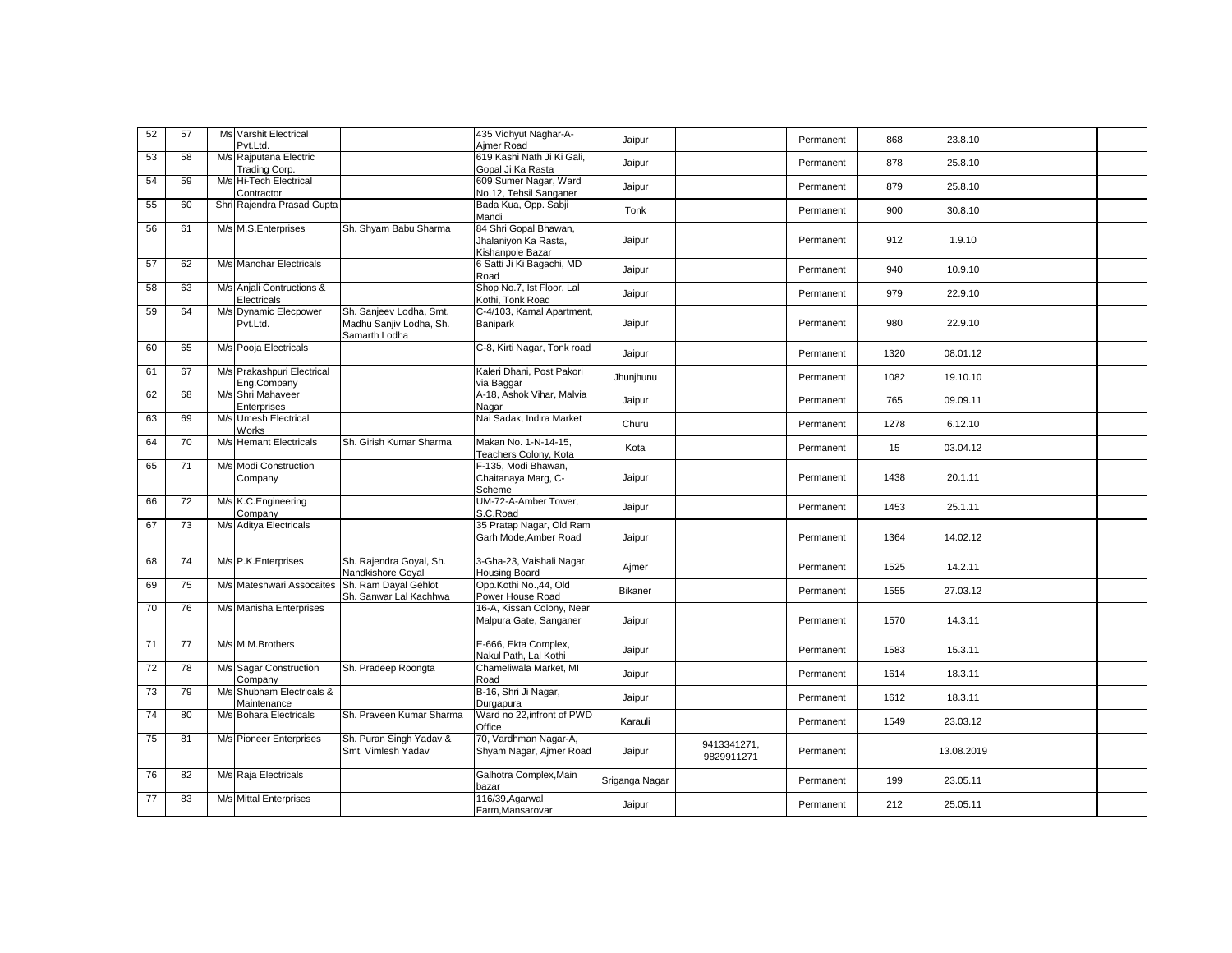| 78 | 85  | M/s Shanti Electricals          |                                                | 947, Dharam Karam, 10VD<br>Road, Sardarpura                                        | Jodhpur        |                            | Permanent | 289  | 06.06.11   |  |
|----|-----|---------------------------------|------------------------------------------------|------------------------------------------------------------------------------------|----------------|----------------------------|-----------|------|------------|--|
| 79 | 86  | M/s Goyal Electricals           |                                                | 50/430 saryu Marq,<br>Mansarovar, Jaipur                                           | Jaipur         |                            | Permanent | 435  | 19.07.12   |  |
| 80 | 87  | M/s Pawan Electricals           |                                                | Plot No. 47/A Surya Nagar<br>Gopalpura Bye pass<br>Jaipur                          | Jaipur         |                            | Permanent | 395  | 12.07.12   |  |
| 81 | 88  | M/s Shri Shyam<br>Contractors   | Sh. Hari Ram Soni                              | HE 102, Hanuman Nagar<br>Extension, Sirsi Road<br>.Khatipura                       | Jaipur         |                            | Permanent | 404  | 24.06.11   |  |
| 82 | 89  | M/s Vipranshu Enterprises       |                                                | Near Middle School Ward<br>No. 18, Bandikui, Distt.<br>Dausa                       | Dausa          |                            | Permanent | 417  | 16.07.12   |  |
| 83 | 91  | M/s Goodwill Enterprises        |                                                | 411-Second Manzil, Anchor<br>Mall, Near Ajmer<br>Pulia, Ajmer Road                 | Jaipur         |                            | Permanent | 695  | 11.10.12   |  |
| 84 | 92  | M/s Singhal Electricals         |                                                | 10 Panchwati Colony , JDA<br>Scheme, Gurjar Ki Thadi                               | Jaipur         |                            | Permanent | 560  | 28.08.12   |  |
| 85 | 94  | M/s Rajasthan Electric<br>Store |                                                | 85 Bada Bazar                                                                      | Udaipur        |                            | Permanent | 818  | 20.09.11   |  |
| 86 | 96  | M/s L. C. Associates            | Sh. Lal Chander                                | B-65, Saraswati Nagar,                                                             | Jodhpur        | 0291-2720872<br>9414828356 | Permanent | 566  | 03.08.2015 |  |
| 87 | 97  | M/s Ramesh Electricals          | Sh. Ramesh Chanchalani                         | 8-B-1, Mahveer Nagar<br>III, Rang Bari, Main Road                                  | Kota           | 9829081745                 | Permanent | 881  | 17.12.12   |  |
| 88 | 98  | M/s Jagdamba Electricals        | Sh. Chotu Ram Choudhary                        | Plot No. 57, Gordhan<br>Nagar Toll Road, Tiba<br>Sheopur, Tonk Road,<br>Sanganer   | Jaipur         | 9413141447                 | Permanent | 1029 | 21.01.13   |  |
| 89 | 99  | M/s Bright Home                 |                                                | 247/3 Bapu Bazar                                                                   | Udaipur        |                            | Permanent | 1341 | 09.02.12   |  |
| 90 | 100 | M/s Yogesh Associates           | Sh. Ram Pratap Gurjar                          | Kagdiwada, Near Madrasi<br>Baba Ki Bagichi , Brahmpuri                             | Jaipur         |                            | Permanent | 1551 | 23.03.12   |  |
| 91 | 101 |                                 | M/s Bhagwan Sahai & Sons Sh. Braj Mohan sharma | Ramgarh road, 7 Mile Bari<br>ka Bas                                                | Jaipur         |                            | Permanent | 1553 | 27.03.12   |  |
| 92 | 102 | M/s Kaveri Electricals          | Sh. Mahendra Kant Gupta &<br>Smt. Neha Goyal   | 71, Krishna Vihar,<br>Gopalpura Byepass, Jaipur                                    | Jaipur         | 9414304054                 | Permanent | 175  | 18.05.12   |  |
| 93 | 103 | M/s Alfa Enterprises            | Sh. Mukesh Agarwal                             | Chouburja Bazar, 391<br>Rajendra Nagar,                                            | Bharatpur      | 9414026338                 | Permanent | 530  | 08.08.2014 |  |
| 94 | 104 | M/s Dev Infrastrutures          | Sh. Vinod Kumar                                | E-35, Vaishali Nagar,<br>Jaipur                                                    | Jaipur         | 9414055495                 | Permanent | 339  | 04.07.2014 |  |
| 95 | 105 | M/s KDS Associates              | Sh. Umesh Verma& Smt.<br>Sunita Devi           | C-185, Mahesh Nagar,<br>Jaipur                                                     | Jaipur         | 9829194303                 | Permanent | 544  | 21.08.12   |  |
| 96 | 106 | M/s Gandhi Electricals          | Sh. O.P. Gandhi, Sh. Gaurav<br>Gandhi          | B-297, Talwandi, Kota                                                              | Kota           |                            | Permanent | 753  | 02.11.12   |  |
| 97 | 107 | M/s Gaurav Electricals          | Smt. Sulichna Gandhi, Sh.<br>Gaurav Gandhi     | B-297, Talwandi, Kota                                                              | Kota           |                            | Permanent | 757  | 05.11.12   |  |
| 98 | 109 | M/s Shri Karni Light House      | Sh. Hemraj Charan                              | Plot No. 10, Murali Nagar,<br>Jaipur Road, Bikaner                                 | <b>Bikaner</b> |                            | Permanent | 905  | 10.12.2013 |  |
| 99 | 110 | M/s Pradeep Kumar Jain          | Pradeep Kumar Jain                             | Pawan deep 30 Ganga<br>path ITO colony Suraj<br>Nagar(West) Civil lines,<br>Jaipur | Jaipur         |                            | Permanent | 816  | 30.11.12   |  |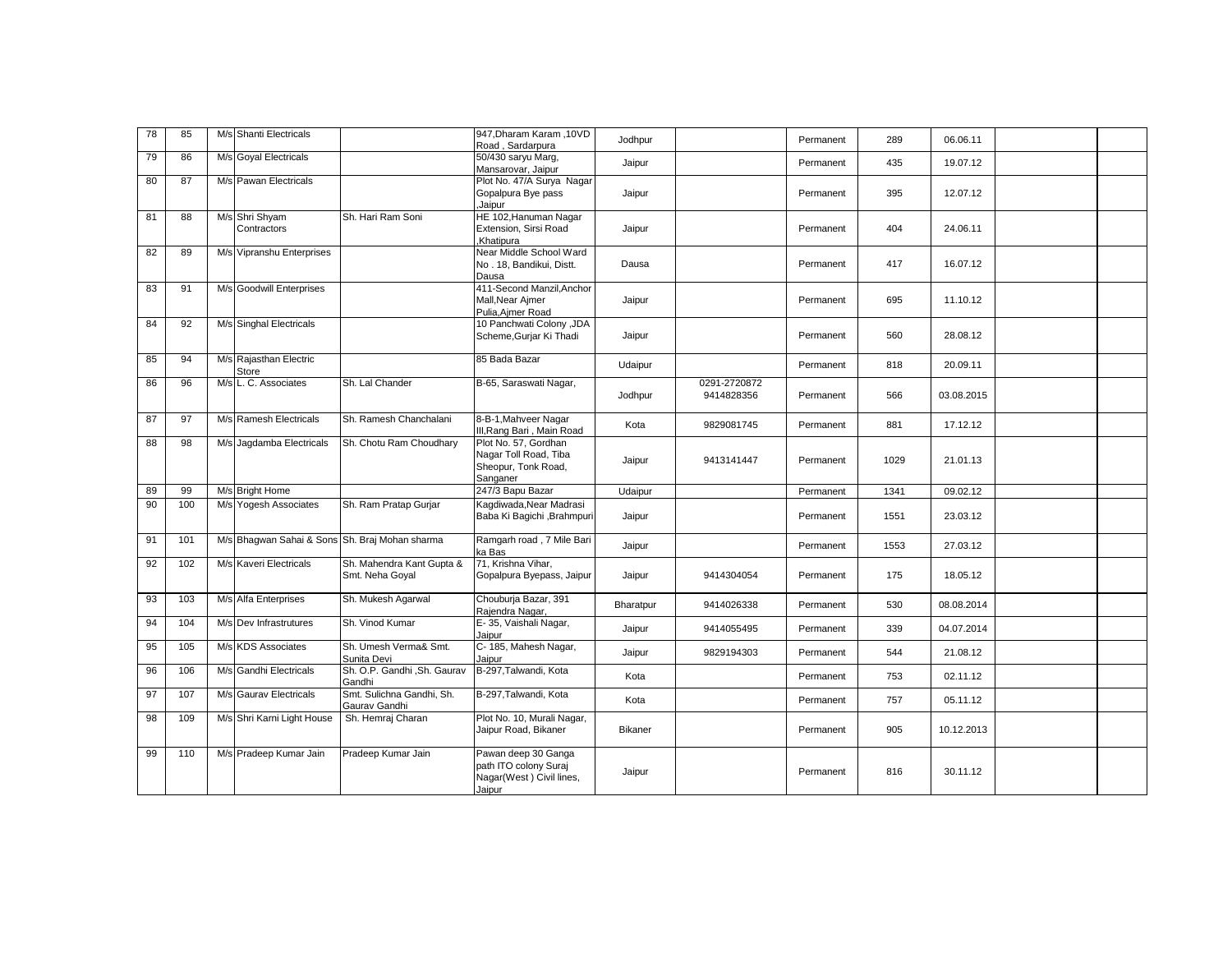| 100 | 111 | M/s K-3 Construction                       | Sh. Sita Ram Jat                                       | Village Khejra Ka Bas,                                                                       |                |                            |             |      |            |                                                     |  |
|-----|-----|--------------------------------------------|--------------------------------------------------------|----------------------------------------------------------------------------------------------|----------------|----------------------------|-------------|------|------------|-----------------------------------------------------|--|
|     |     | Company                                    |                                                        | Iskon Road, Mansarovar,<br>Jaipur                                                            | Jaipur         | 9414044588                 | Permanent   | 59   | 29.04.2014 |                                                     |  |
| 101 | 113 | M/s Haryana Electric<br>Service            | Sh. Radhey Shyam Sharma                                | H. No. 696, lst Crossing,<br>Opp. K.K. Hospital Khawas<br>Ji ka Rasta, Hawa Mahal,<br>Jaipur | Jaipur         | 0141-2610306               | Permanent   | 132  | 02.05.13   |                                                     |  |
| 102 | 114 | M/s Ridhi Sidhi Enterprises                | Sh. Pushpkant Sharma                                   | Sector No. 4, House No.<br>10, Gandhi Nagar,<br>Chittorgarh                                  | Chittorgarh    |                            | Permanent   | 768  | 26.09.2014 |                                                     |  |
| 103 | 115 | M/s Friends Electrical<br>Traders          | Sh. Surendra Kumar Mohta                               | Opp. Sanghi Petrol Pump,<br>Olympic Tower Road,<br>Jodhpur                                   | Jodhpur        | 9414133705                 | Permanent   | 400  | 26.06.13   |                                                     |  |
| 104 | 116 | Sh. Sandeep Agarwal                        | Sh. Sandeep Agarwal                                    | H.No.152, M.P.Colony,<br>Mantown,                                                            | Sawai Madhopur | 9413264004                 | Permanent   | 499  | 01.08.2013 | <b>Revised Order</b><br>No.1427 Dated<br>19.02.2015 |  |
| 105 | 117 | M/s Satyam Enterprises                     | Sh. Navneet Agarwal                                    | 2749/50, Bagru walon Ka<br>Rasta, 4th Crossing,<br>Chandpol Bazar,                           | Jaipur         | 9414387312                 | Permanent   | 1557 | 23.03.2015 |                                                     |  |
| 106 | 118 | M/s D.K. Enterprises                       | Sh. Dinesh Kumar Jat                                   | Master ki Dhani, G&P,<br>Sinwar, Ward No.12,                                                 | Jaipur         | 9672990070                 | Provisional | 170  | 12.05.2015 |                                                     |  |
| 107 | 119 | M/s Shree Govindam<br>Projects & Marketing | Sh. Sachin Goyal                                       | U-5A Krishna Apartment,<br>Hathi Babu ka Marg,<br>Banipark,                                  | Jaipur         | 0141-4045459<br>9414045438 | Permanent   | 448  | 10.07.2015 |                                                     |  |
| 108 | 121 | M/s M.M.Brothers Pvt. Ltd                  | Sh. Mukesh Sogani, Smt. Lata<br>Sogani                 | E-666, Ekta Complex,<br>Nakul Path, Lal Kothi<br>Scheme                                      | Jaipur         |                            | Permanent   | 130  | 26.05.2014 |                                                     |  |
| 109 | 122 | M/s Power Gen Engg.<br>Company             | Sh. Krishan Gopal Gupta                                | 58, Ajmera Garden,<br>Nirman Nagar, Ajmer<br>Road,                                           | Jaipur         | 9414049761                 | Permanent   | 127  | 30.04.2015 |                                                     |  |
| 110 | 123 | M/s R.G.Enterprises                        | Sh. Ramesh Kumar                                       | Subhash Marq,<br>Santoshpura, Pal road,                                                      | Jodhpur        | 9413848701                 | Permanent   | 725  | 02.09.2015 |                                                     |  |
| 111 | 124 | M/s Kapoor Electricals &<br>Electronics    | Sh. Sanjeev Kapoor                                     | Shop NO. 115, Housing<br>Board, Shastri Nagar,<br>Jaipur                                     | Jaipur         | 9929099629                 | Permanent   | 652  | 20.08.2015 |                                                     |  |
| 112 | 125 | M/s Trishool Enterprises                   | Sh. Bhoodev Sharma                                     | Kayad Road, Near M.D.S.<br>University                                                        | Ajmer          |                            | Permanent   | 1188 | 28.12.2015 |                                                     |  |
| 113 | 126 | M/s Malani Enterprises                     | Sh. Motilal Malani, Sh.<br>Abhishek Malani             | Bhootron Ki Gali,<br>Hattariyon Ka Chowk,                                                    | Jodhpur        | 9414196637                 | Permanent   | 1494 | 23.02.2016 |                                                     |  |
| 114 | 127 | M/s Marudhara Enterprises                  | Sh. Malaram Choudhary                                  | Akoli Mehta Market, Teh.<br>Sanchore                                                         | Jalore         | 9950058677                 | Permanent   | 1474 | 19.02.2016 |                                                     |  |
| 115 | 128 | M/s Marudhara Corporation                  | Sh. Manish Pareek                                      | 1 Padam Bhawan, Park<br>Street, M.I.Road,                                                    | Jaipur         | 0141-2378993               | Permanent   | 1379 | 05.02.2015 |                                                     |  |
| 116 | 129 | M/s Vikram Enterprises                     | Sh. Sher Singh Gurjar                                  | Shop No.13, Purani<br>Chungi, Ajmer Road,                                                    | Jaipur         | 9829191111                 | Permanent   | 1544 | 08.03.2016 |                                                     |  |
| 117 | 130 | M/s Shree Vinayak<br>Electricals           | Sh. Dharmendra Goyal                                   | 111/90, Vijay Path,<br>Mansarovar,                                                           | Jaipur         | 9829053650                 | Permanent   | 268  | 08.06.2016 |                                                     |  |
| 118 | 131 | M/s Super Engineering<br>Services          | Sh. Govind Lal nagar                                   | H.No.40/7, Swarn Path,<br>Mansarovar                                                         | Jaipur         | 9414508370,<br>9829589905  | Permanent   | 1573 | 26.03.2015 |                                                     |  |
| 119 | 132 | M/s Arvind Electricals                     | Sh. Arvind Garg                                        | 515-516, Govind Rao Ji Ka Jaipur<br>Rasta, 1st Crossing,<br>Chandpole Bazar,                 |                | 9829008125,<br>9314668125  | Permanent   | 65   | 15.04.2015 |                                                     |  |
| 120 | 134 | M/s National Enterprises                   | Shri Narain Chandiramani &<br>Smt. Sunita Chandiramani | 300 Vinoba Vihar,<br>Jagatpura Road, Malvia<br>Nagar,                                        | Jaipur         | 0141-2750295<br>9414054308 | Permanent   | 272  | 09.06.2016 |                                                     |  |
| 121 | 135 | M/s Novalty Enterprises                    | Shri Pradeep Chandiramani                              | 301 Vinoba Vihar,<br>Jagatpura Road, Malvia<br>Nagar,                                        | Jaipur         | 0141-2750295<br>7877803349 | Permanent   | 271  | 09.06.2016 |                                                     |  |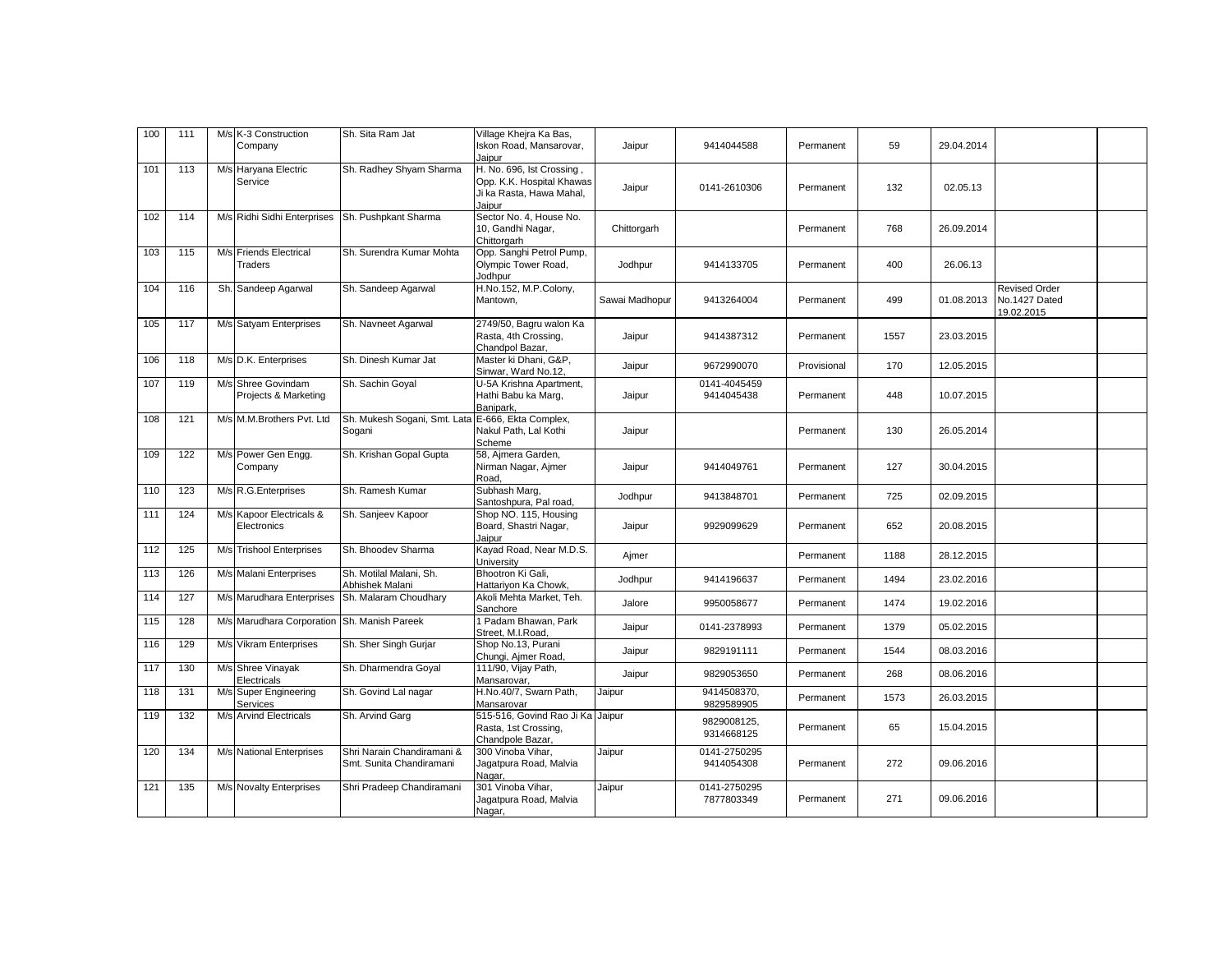| 122 | 136   | M/s Ashoka Electricals                    | Sh. Rohtas Kumar                                                                                   | 235, Officers campus<br>Extention, Sirsi Road,<br>Khatipura.           | Jaipur          | 9351568384                                 | Permanent | 371  | 23.06.2015 |  |
|-----|-------|-------------------------------------------|----------------------------------------------------------------------------------------------------|------------------------------------------------------------------------|-----------------|--------------------------------------------|-----------|------|------------|--|
| 123 | 137   | M/s Ravi & company                        | Sh. Ravi Kumar                                                                                     | 92 Bhagat Singh Chowk,<br>Hanumangarh Jn.                              | Hanumangarh jn. | 9414269007                                 | Permanent | 439  | 09.07.2015 |  |
| 124 | 138   | M/s Shri Jaqdamba<br>Electricals          | Sh. Uda Ram                                                                                        | V&P Leelala, Baitu Panji,<br>Teh. Baitu,                               | Barmer          | 9414532223.<br>8875399421                  | Permanent | 676  | 24.08.2017 |  |
| 125 | 139   | M/s J.R.Traders                           | Sh. Jitendra Kumar Lodha                                                                           | H.No.49, Nandanvan<br>Greens, Kheme ka Kua,<br>Pal Road.               | Jodhpur         | 9414129425                                 | Permanent | 514  | 23.07.2015 |  |
| 126 | 140   | M/s Shree Ambika<br>Electricals           | Sh. Ajay Tiwari                                                                                    | Dhamaniya Road,<br>Kesunda, Choti Sadri,                               | Pratapgarh      | 9680373759                                 | Permanent | 567  | 03.08.2015 |  |
| 127 | 141   | M/s Prince Electricals                    | Sh. Dashrath                                                                                       | Post Kesunda, Teh. Choti<br>Sadri.                                     | Pratapgarh      | 09602345251.<br>9950598405                 | Permanent | 565  | 03.08.2015 |  |
| 128 | 142   | M/s Khatri Electric Service               | Sh. Deep Chand Khatri                                                                              | Ratan Singh Bazar, Ward<br>No.5,                                       | Barmer          | 0298-2224374<br>09414713571,<br>9414269081 | Permanent | 580  | 06.08.2015 |  |
| 129 | 143   | M/s Vinod Kumar Sinha                     | Sh. Vinod Kumar Sinha                                                                              | Ambedkar Colony, Near<br>Anand Vidya Mandir,                           | Barmer          | 9194403738                                 | Permanent | 612  | 12.08.2015 |  |
| 130 | 144   | M/s Rahul Electrical                      | Sh Jagdish Bokan                                                                                   | Near Solanki, Kirana<br>Store, Galta Road,<br>Kansua.                  | Kota            | 9829448747                                 | Permanent | 919  | 19.10.2016 |  |
| 131 | $145$ | M/s New Choudhary<br>Enterprises          | Sh. Bhanwar Choudhary                                                                              | Kalyan Circle, Silver Jublee Sikar<br>Road,                            |                 | 0141-2367696, 4017475                      | Permanent | 902  | 14.10.2015 |  |
| 132 | 146   | M/s Pawan Trading<br>Company              | Sh. Jagdish Prasad Tanwar                                                                          | Ward No. 4,                                                            | Kota            | 01562-252967, 250680<br>9414083967         | Permanent | 1084 | 01.12.2015 |  |
| 133 | 147   | M/s Rahul Electric Works                  | Sh. Chetan Swaroop Mathur                                                                          | Gandhi Smarak Road.<br>Ward NO.8, Chaksu                               | Jaipur          | 9950143292                                 | Permanent | 1099 | 04.12.2015 |  |
| 134 | 148   | M/s Lokesh Enterprises                    | Sh. Dinesh Kumar Kalla, Smt<br>Raj Kumari Kalla, Smt.<br>Shakuntla Kalla, Smt. Kamla<br>Devi Kalla | Kallon Ka Mohalla, Bisson<br>ka Chowk                                  | Bikaner         |                                            | Permanent | 1110 | 07.12.2015 |  |
| 135 | 149   | M/s Anurag Enterprises                    | Sh. V.P. Vashishtha, Sh.<br>Ishwar Dayal Sharma, Smt.<br>Sneh Vashishtha, Smt.<br>Seema Sharma     | H.O.- III-H/1[ Rakesh Marg,<br>Nehru Nagar, Ghaziabad,                 | Ghaziabad, U.P. | 9828018039                                 | Permanent | 1176 | 22.12.2015 |  |
| 136 | 150   | M/s Jai Bhawani Electricals               | Sh. Hanuman Singh Rathore,<br>Sh. Surendra singh                                                   | 105, Ranjeet Nagar,<br>Khatipura,                                      | Jaipur          | 9024296104,<br>9024525420                  | Permanent | 1217 | 05.01.2016 |  |
| 137 | 151   | M/s Maruji Traders                        | Sh. Deepak Kumar Agarwal                                                                           | 190, Himmat Nagar, Tonk<br>Road                                        | Jaipur          | 9314944497                                 | Permanent | 1266 | 13.01.2016 |  |
| 138 | 152   | M/s Yuvraj Electricals                    | Sh. Sanjay Singh Bhati                                                                             | M-49, Shiv Path, Ram<br>Nagar, Sodala                                  | Jaipur          | 9413344504                                 | Permanent | 1265 | 13.01.2016 |  |
| 139 | 153   | M/s Balaji Refrigeration &<br>Electricals | Sh. Brij Mohan Sharma                                                                              | A-20, Sain Colony, Power<br>House Road, Near Railway<br>Station        | jaipur          | 9785642462                                 | Permanent | 1303 | 20.01.2016 |  |
| 140 | 154   | M/s G.S. Electricals                      | Sh. Gaurav Bhagat                                                                                  | P.No. 221 Arjun Nagar,<br>Behind Dalda Factory,<br>Durgapura           | Jaipur          | 9799197965                                 | Permanent | 1324 | 22.01.2016 |  |
| 141 | 155   | M/s Seema Electricals                     | Smt. Rekha Kansal                                                                                  | Near Radha Vallabh<br>Temple, Bhayiapura, Ward<br>No. 19, Hindaun City | Karauli         | 9414156513                                 | Permanent | 1447 | 15.02.2016 |  |
| 142 | 158   | M/s Dixit Electricals                     | Sh. Harish Dixit                                                                                   | 223, Geetanjali, Pram<br>Nagar Ist,                                    | Kota            | 9829125957                                 | Permanent | 629  | 11.07.2018 |  |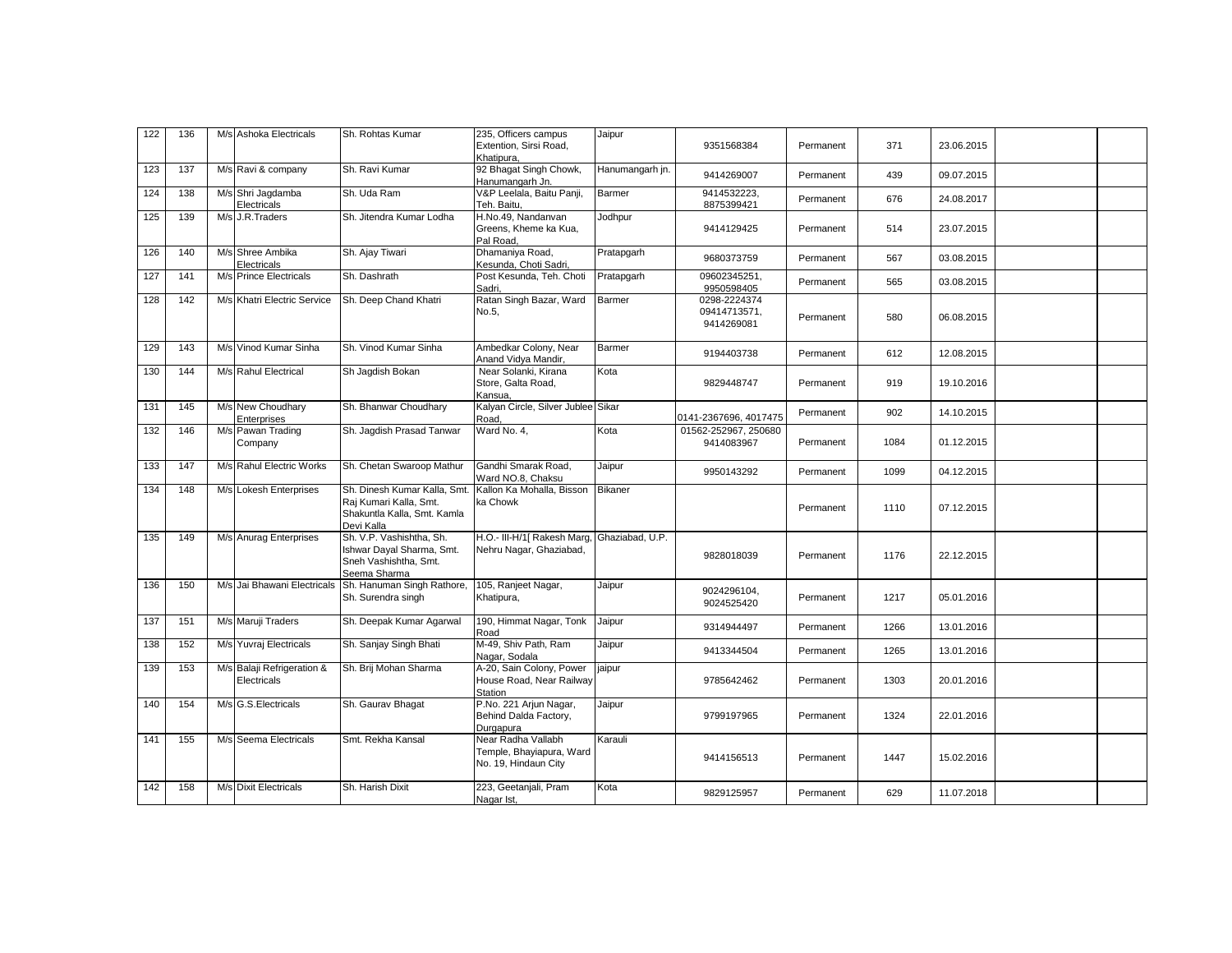| 143 | 159 | M/s Khush Engineering                 | Sh. Hari Singh Yadav                                 | 693/27, Anar Gali, Hathi<br>Bhata.                               | Ajmer           | 9414007917,<br>9414004117 | Permanent   | 1620           | 30.03.2016 |                                                      |            |
|-----|-----|---------------------------------------|------------------------------------------------------|------------------------------------------------------------------|-----------------|---------------------------|-------------|----------------|------------|------------------------------------------------------|------------|
| 144 | 160 | M/s Family Fountains                  | Sh. Sanjay Bhatia                                    | 251/4 Rajapark, Ward No.<br>60                                   | Jaipur          | 9413341494,<br>9829068191 | Permanent   | $\overline{7}$ | 04.04.2016 |                                                      |            |
| 145 | 161 | M/s Energy Solutions                  | Sh. Vikas Sharma                                     | 19, Shiva Colony, HBU<br>Extension, Pushkar Road                 | Ajmer           | 9829645485                | Permanent   | 34             | 11.04.2016 |                                                      |            |
| 146 | 162 | M/s Jyoti Light Decorators            | Sh. Mahaveer Jain                                    | Ward No. 45, Sotya Pada<br>Ka Bali                               | <b>Bundi</b>    | 9414176242                | Permanent   | 102            | 03.05.2016 |                                                      |            |
| 147 | 163 | M/s Shree Kalyan<br>Enterprises       | Sh. Amit Sharma                                      | 20, Ramdwara Colony,<br>Opp. Durgapura Power<br>House, Tonk Road | Jaipur          | 9929767707                | Permanent   | 183            | 18.05.2016 |                                                      |            |
| 148 | 164 | M/s Bhawani Electricals               | Sh. Jaqdish Singh Shekhawat A-119, A.K. Gopalan      | Nagar, Khatipura,                                                | Jaipur          | 9414260580                | Permanent   | 246            | 31.05.2016 |                                                      |            |
| 149 | 165 | M/s Neha Electric                     | Sh. Sharat Pareek                                    | 462, Subhash Nagar, Ward Pali<br>No. 49.                         |                 | 9352876003                | Permanent   | 350            | 22.06.2016 |                                                      |            |
| 150 | 166 | M/s Rajesh Enterprises                | Sh. Kailash Agarwal                                  | Opp. Panchayati<br>Dharamshala, Station<br>Road                  | Jaipur          | 9414237068                | Permanent   | 372            | 27.06.2016 |                                                      |            |
| 151 | 167 | M/s Punit Enterprises                 | Sh. Premraj Betala                                   | F-268(A) Road No. 13, VKI Jaipur<br>Area                         |                 | 9414062873                | Permanent   | 1165           | 23.11.2017 |                                                      |            |
| 152 | 169 | M/s Babu Lal Electric<br>Contractor   | Sh. Babu Lal Bairwa                                  | Plot No. 15/241.<br>Parshuram Dharamshala<br>Road, Shiv Colony,  | Dausa           | 9413971360,<br>9829500000 | Provisional | 1298           | 26.12.2017 |                                                      |            |
| 153 | 171 | M/s Bhawani Enterprises               | Sh. Chandra Prakash Kalantr                          | 265, Khichiyon Ka Nohra,<br>Bager Chowk,                         | Jodhpur         | 9414134765                | Permanent   | 1026           | 15.11.2016 |                                                      |            |
| 154 | 174 |                                       | M/s Shree Balaji Electricals Sh. Vishnu Kumar Sharma | Agarwal Dharamshala<br>Road, New Mandi Road,                     | Dausa           | 9785366712                | Permanent   | 137            | 28.04.2017 |                                                      |            |
| 155 | 175 | M/s Natani Electricals                | Sh. Vinod Kumar Natani                               | New Mandi Road, Ward<br>No.4.                                    | Dausa           | 9414036453                | Permanent   | 141            | 01.05.2017 |                                                      |            |
| 156 | 176 | M/s Sharma & Sons                     | Sh. Dheeraj Sharma                                   | 211, Keshar Vihar Colony,                                        | Bharatpur       | 9460268638,<br>9461074266 | Permanent   | 307            | 01.06.2017 |                                                      | <b>GEN</b> |
| 157 | 177 | M/s Mega Electricals                  | Sh. Virendra Kumar                                   | 301/34, Satya Narayan<br>Temple, Near Pal Beechla,               | Ajmer           | 9887077916                | Permanent   | 323            | 07.06.2017 |                                                      | ОВС        |
| 158 | 178 | M/s Gupta Electricals                 | Sh. Krishna Avtar Gupta                              | P.No 3-M-21, Mahaveer<br>Nagar Ext.                              | Kota            | 9829979649,<br>8875002557 | Permanent   | 779            | 08.08.2017 |                                                      | GEN        |
| 159 | 179 | M/s P.N. Traders                      | Sh. Pankaj Gupta                                     | Ward No.23, Mohalla<br>Akhepura.                                 | Alwar           | 9414483611,<br>9414317840 | Permanent   | 2263           | 07.03.2019 |                                                      |            |
| 160 | 181 | M/s Ashish Enterprises                | Sh. Ashish Kumar Jain                                | Kayasthon Ka Mohalla,<br>Ward no 13, Malpura                     | Tonk            | 9929305103                | Permanent   | 1170           | 23.11.2017 |                                                      | <b>GEN</b> |
| 161 | 182 | M/s M.P.C. Electricals &<br>Engineers | Sh. Vishwambhar Panicker                             | 2, Shanti Nagar, Sector-3,<br>Hiranmagri,                        | Udaipur         | 9413318408                | Permanent   | 1531           | 01.01.2019 |                                                      | GEN        |
| 162 | 184 | M/s A to Z Sales & Service            | Sh. Anurodh Vijay                                    | 1156, Mahaveer Nagar-II,                                         | Kota            | 9352600182                | Permanent   | 2106           | 22.02.2019 |                                                      | GEN        |
| 163 | 183 | M/s Tarun Electricals                 | Sh. Tarun Kumar Mittal.                              | P.No. 18, sector -6, Ward<br>No. 43,                             | Hanumangarh Jn. | 9462207926                | Permanent   |                | 21.02.2022 |                                                      |            |
| 164 | 185 | M/s Soni Sales & Service              | Sh. Banwari Lal Soni                                 | 5574/A Kanshi Ram<br>Market, New Chandrawal,<br>Kamla Nagar      | Delhi           | 9312641090                | Permanent   | 1515           | 05.02.2018 | Corrigendum issued<br>vide order dated<br>19.02.2018 |            |
| 165 | 186 | M/s Rathore Electricals               | Sh. Sharwan Singh                                    | Gram Basni Lachha, G.P.<br>Dajjar, Mandore                       | Jodhpur         | 8890826433                | Permanent   | 2274           | 08.03.2019 |                                                      | OBC        |
| 166 | 187 | M/s Vinayak Electricals               | Sh. Jitendra Kumar Agarwal                           | Sunder Ji Ki Bagichi,<br>Pushp Kunj Colony,                      | Baran           | 9414191088                | Permanent   | 59             | 09.04.2018 |                                                      | GEN        |
| 167 | 188 | M/s Balaji Enterprises                | Sh. Nitin Agarwal                                    | Near Satya Narayan<br>Mandir, Mangalpura, Ward<br>No. 16,        | Jhalawar        | 8104256002                | Permanent   | 60             | 09.04.2018 |                                                      | <b>GEN</b> |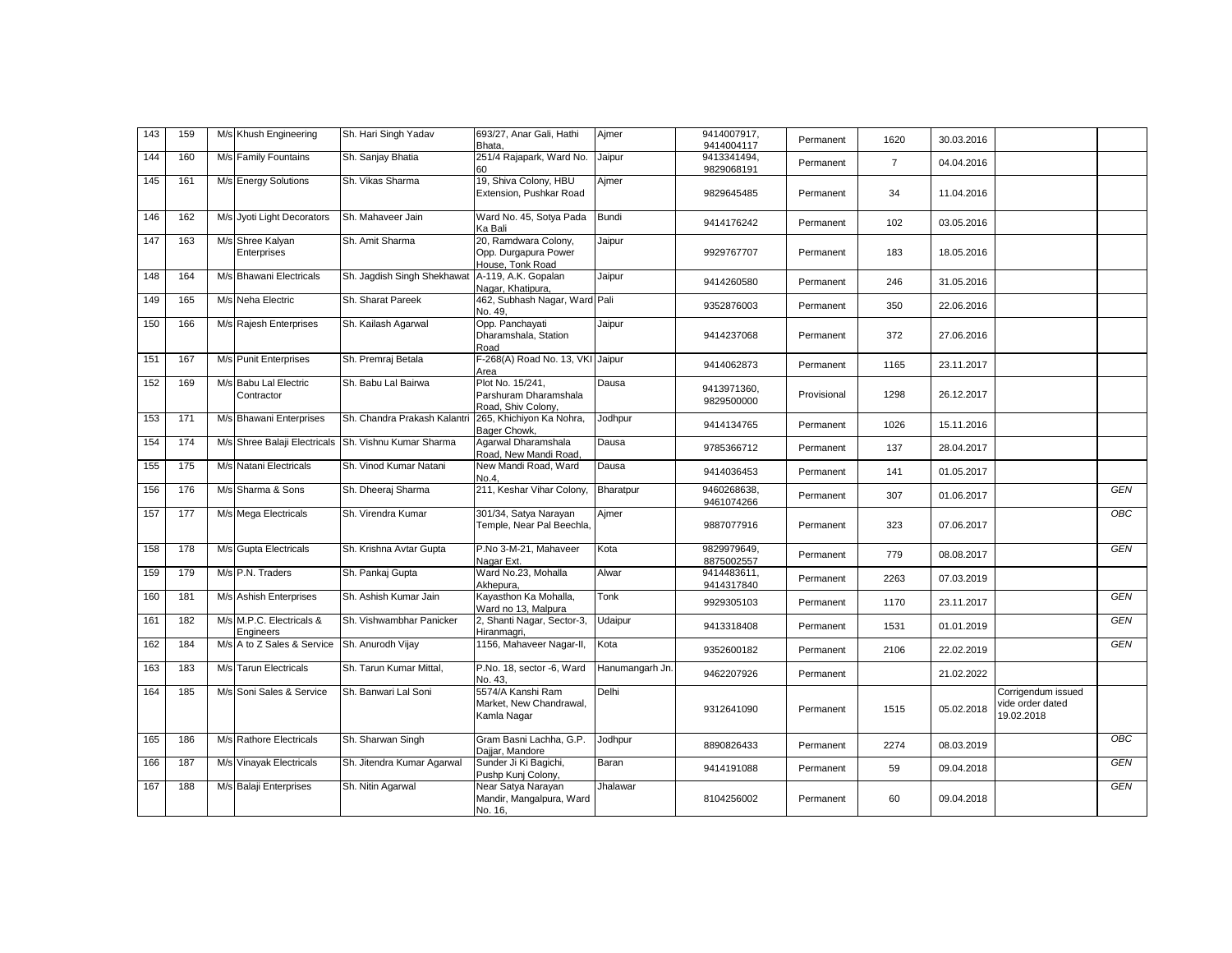| 168 | 189 | M/s Ayush Electricals                         | Sh. Subhash Bari                                                                                                       | E-66A, Ram Nagar Ext.<br>Sodala                                                         | Jaipur      | 8946981768,<br>9928362769                | Permanent   | 463  | 08.06.2018 | <b>GEN</b> |
|-----|-----|-----------------------------------------------|------------------------------------------------------------------------------------------------------------------------|-----------------------------------------------------------------------------------------|-------------|------------------------------------------|-------------|------|------------|------------|
| 169 | 190 | Bhawariya Infra<br>Projects Pvt. Ltd          | Sh. Jai Narayan Bhawariya,<br>Sh. Rameshwar Pd.<br>Choudhary, Sh. Somesh<br>Bhawariya, Sh. Kirtesh<br><b>Bhawariva</b> | 35-B, Jai Ambey Colony,<br>Civil Lines,                                                 | Jaipur      | 9414079139,<br>9414179139,<br>9024926676 | Permanent   | 469  | 11.06.2018 | <b>GEN</b> |
| 170 | 191 | M/s Bhaskar Engineers                         | Sh. Akhilesh Kumar Arya                                                                                                | D-68, Radha Vihar, Gurjar<br>Ki Thadi,                                                  | jaipur      | 9414362768                               | Permanent   | 2712 | 15.02.2021 |            |
| 171 | 194 | M/s Sarvoday Energy<br>Enterprises            | Smt Nirmala Taly                                                                                                       | Taly Bhawan, Nai Abadi,                                                                 | Banswara    | 9461118668                               | Permanent   | 630  | 11.07.2018 |            |
| 172 | 195 | Pratap Technocrats<br>Pvt. Ltd                | Sh. Devendra Singh<br>Shekhawat, Sh. Shakti Singh                                                                      | B-21, Shakti Bhawan,<br>Shivaji Colony, Khatipura<br>Rd                                 | Jaipur      | 0141-2341551                             | Permanent   | 845  | 21.08.2018 | <b>GEN</b> |
| 173 | 196 | M/s Shivam Enterprises                        | Sh. Shiv Pratap Singh                                                                                                  | Ward No. 9, Kapasan<br>Road, Bhupalsagar Power<br>House,                                | Chittorgarh | 9829187030,<br>9929905101                | Permanent   | 853  | 21.08.2018 | <b>GEN</b> |
| 174 | 197 | M/s Mitul Enterprises                         | Sh. Dinesh Chandra Sen                                                                                                 | 1/839, Neemuch Mata<br>Scheme, Deoli                                                    | Udaipur     | 9251391213                               | Permanent   | 1596 | 10.01.2019 |            |
| 175 | 198 | M/s Apoorv Air Control                        | Smt. Alka Gupta, Sh. Vineet<br>Gupta                                                                                   | 322, 2nd Floor, Apex Mall,<br>Tonk Road, Lal Kothi,                                     | Jaipur      | 9829056464                               | Provisional | 17   | 06.05.2020 | GEN        |
| 176 | 199 | M/s Rajesh Engineering<br>Consultants         | Sh.Rajesh Chaudhary                                                                                                    | f-14, Agrasen Tower,<br>Central Spine, Vidyadhar<br>Nagar.                              | Jaipur      | 9413345522,<br>9694737362                | Permanent   | 2262 | 07.03.2019 |            |
| 177 | 200 | M/s Pritpal Electric &<br>Decorators          | Sh. Pritpal Singh                                                                                                      | F-40, Mazdoor Nagar,<br>Ajmer Road,                                                     | Jaipur      | 9982457920.<br>9413721166                | Permanent   | 565  | 12.06.2020 |            |
| 178 | 201 | M/s M/s Anil Enterprises                      | Sh. Anil Kumar Sharma                                                                                                  | 93/61, Agarwal Farm,<br>Mansarovar                                                      | Jaipur      | 9413341360                               | Permanent   | 1182 | 13.08.2019 |            |
| 179 | 202 | M/s R.S. Enterprises                          | Sh. Rajeev Kumar Singhla                                                                                               | Flat No. 608, Balaji Tower-<br>1, Vidyadhar Nagar,                                      | Jaipur      | 9351578400,<br>9024843888                | Permanent   | 1595 | 15.10.2019 |            |
| 180 | 203 | M/s S.K. Electricals                          | Sh. Suresh Kumar Bansal                                                                                                | Shop No. 32, New Market,<br>Sabji Mandi road,                                           | Hanumangarh | 9414513300,<br>9813299900                | Permanent   | 1596 | 15.10.2019 |            |
| 181 | 204 | M/s Ashish Electric<br>Decorator              | Sh. Ashish Gupta                                                                                                       | 45/1, Laxmi Nagar,<br><b>Brahmpuri</b>                                                  | Jaipur      | 9829493310                               | Permanent   | 1831 | 21.11.2019 |            |
| 182 | 205 | M/s Santosh Electric &<br><b>Repair Works</b> | Sh. Ram Babu Sharma                                                                                                    | 1847, Neem Wali Guvadi,<br>Pulandar Ji Ki Gali,<br>Ramlala Ji ka Rasta, Johri<br>Bazar, | Jaipur      | 9636811159,<br>7792812359                | Permanent   | 1994 | 16.12.2019 |            |
| 183 | 206 | M/s Piyush Enterprises                        | Sh. Vijendra Singh                                                                                                     | Gram Panji Ka Bas, G.P.<br>Bahadurwas, Thana<br>Mandwa                                  | Jhunjhunu   | 9672962111                               | Permanent   | 2362 | 17.02.2020 |            |
| 184 | 208 | M/s D.K. Electricals                          | Sh. Devendra Kumar                                                                                                     | Shastri Nagar, Lohagal<br>Road                                                          | Aimer       |                                          | Permanent   | 20   | 06.05.2020 |            |
| 185 | 209 | M/s Satpal Electric Service                   | Sh. Guru Charan Singh                                                                                                  | 1167, Bandri Ka Nasik,<br>Subhash Chowk.                                                | Jaipur      | 9314411717                               | Permanent   | 2739 | 15.02.2021 |            |
| 186 | 210 | M/s Ridhi Sidhi Enterprises                   | Sh. Narendra Phagiwala, Sh.<br>Amit Gupta, Sh. Sumit Swami                                                             | F-104, Mayank Trade<br>Centre, Station Road,                                            | Jaipur      | 9828277969                               | Permanent   | 1805 | 27.08.2020 |            |
| 187 | 211 | M/s R.C. Enterprises                          | Sh. Ramesh Choudhary                                                                                                   | Badi Ka Kheda, Begas<br>Road, Via Bagru,                                                | Jaipur      | 9602762733                               | Permanent   | 1816 | 27.08.2020 |            |
| 188 | 212 | M/s R.S. Enterprises                          | Sh.Nitesh Kumar Sharma                                                                                                 | Plot no. 10, Opp Govt. Girls Chittorgarh<br>College No. 4,<br>Gandhinagar               |             | 9680265887                               | Permanent   | 1809 | 27.08.2020 |            |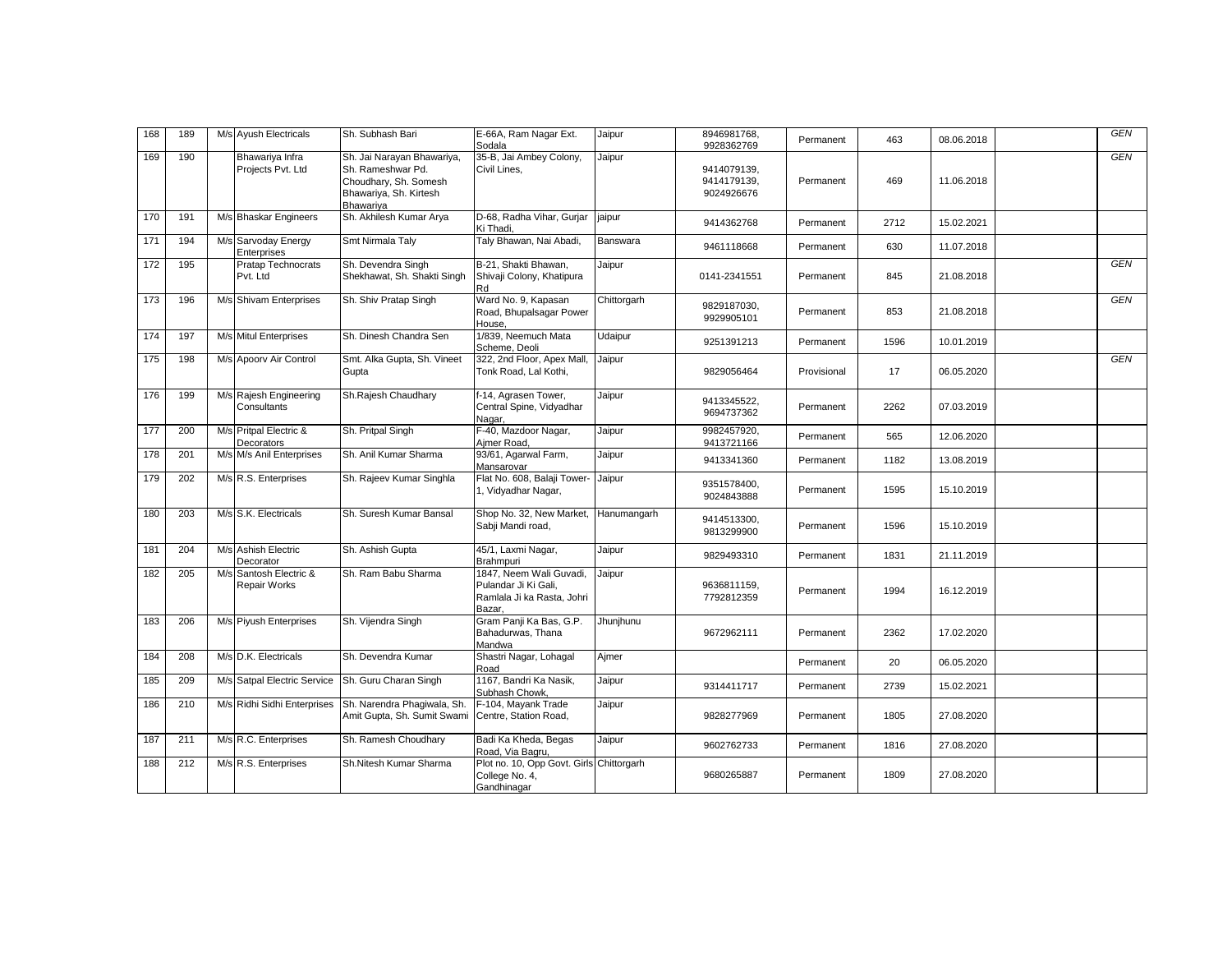| 189 | 213 | M/s Yadav Enterprises                                               | Sh. Granu Prasad Yadav                                                                              | 63. Khana Wali Dhani.<br>Gram Sundariya, Post<br>Durjaniyawas, Via Kalwar, | Jaipur           | 9413330321                | Permanent   | 1949 | 30.09.2020 |                       |  |
|-----|-----|---------------------------------------------------------------------|-----------------------------------------------------------------------------------------------------|----------------------------------------------------------------------------|------------------|---------------------------|-------------|------|------------|-----------------------|--|
| 190 | 214 | M/s M.S.Enterprises                                                 | Sh. Ankush Bohra                                                                                    | A-9, Meera Nagar,                                                          | Chittorgarh      | 9461458777                | Permanent   | 2028 | 30.09.2020 |                       |  |
| 191 | 215 | M/s Aryan Electrics<br>Engineers &<br>Contractors                   | Sh. Prabhu Narayan Sharma                                                                           | 19, Saraswati Colony-A,<br>Agra Road,                                      | Jaipur           | 9784877545.<br>9829959928 | Permanent   | 2027 | 30.09.2020 |                       |  |
| 192 | 216 | M/s Vijay Electricals                                               | Sh. Pradeep Goyal                                                                                   | 74/10, Civil Lines,                                                        | Aimer            | 9414004611                | Permanent   | 2031 |            |                       |  |
| 193 | 217 | M/s Shakuntala Electricals                                          | Sh.Rinku Singh Tanwar                                                                               | 169, Maharana Pratap<br>Nagar, Lal Mandir,<br>Khatipura,                   | Jaipur           | 9782980551                | Permanent   | 2255 | 09.11.2020 |                       |  |
| 194 | 219 | M/s S.R. Electricals.                                               | Sh. Govind ballabh dave                                                                             | Adarsh Colony, Ward No.<br>2. Badi Sadri.                                  | Chittorgarh      | 9694893054.<br>9602344975 | Permanent   | 2449 | 04.01.2021 |                       |  |
| 195 | 220 | M/s Shree Krishna<br>Construction                                   | Sh. Suresh Ranga                                                                                    | Dev Niwas, Veer Mohalla,<br>Hanuman Temple,                                | Jodhpur          |                           | Permanent   | 2648 | 08.02.2021 |                       |  |
| 196 | 221 | M/s Technet Solutions                                               | Sh. Simon Panwar                                                                                    | P.No. 30, New Colony,<br>Kalwar Road, Jhotwara,                            | Jaipur           | 8290515111                | Permanent   | 2711 | 15.02.2021 |                       |  |
| 197 | 222 | <b>Engineers &amp; Engineers</b><br>(Electricals) Pvt. Ltd.         | Sh. Achal Jain, Sh.<br>Hiteshkumar, Sh. Ashu<br>Tripathi, Sh. Ashwinkumar,<br>Sh. Sanjiv kumar Jain | G1-175. Mansarovar<br>Industrial Area, Road No.<br>4, Mansarovar,          | Jaipur           | 9571065555.<br>9828021935 | Permanent   | 2870 | 19.03.2021 |                       |  |
| 198 | 223 | M/s Balaji Power Solutions                                          | Sh. Subhash Kumar                                                                                   | 44, Pura Ki Dhani, Post<br>Sabalpura, The. Dhod,                           | Sikar            | 9782782581                | Permanent   | 2985 | 31.03.2021 |                       |  |
| 199 | 224 | M/s S.K. Electric Company,                                          | Sh. Shiv Kumar Sharma                                                                               | P.No. 33, Vasudevpuri-B,<br>Kalwar Road, Jhotwara,                         | Jaipur           | 9309088828                | Permanent   | 130  | 11.06.2021 |                       |  |
| 200 | 225 | S2N Power Energy<br>Solution                                        | Sh. Shahnawaz Hussain                                                                               | 142, Bapu Gali,                                                            | Pratapgarh       | 8058242824                | Provisional | 195  | 18.06.2021 | Valid upto 17.06.2022 |  |
| 201 | 226 | M/s A.K. Electricals &<br><b>Decoration Services</b>                | Sh. Anil                                                                                            | 3341, Raigaro Ki Kothi,<br>Ghatgate                                        | Jaipur           | 9887634266                | Provisional | 250  | 30.06.2021 | valid upto 29.06.2022 |  |
| 202 | 227 | M/s Swaroop Enterprises                                             | Sh. Swaroop Ram                                                                                     | Geeta Ashram Road,                                                         | Jaisalmer        | 9414391247                | Permanent   | 362  | 15.07.2021 |                       |  |
| 203 | 228 | M/s Patidar Electric<br><b>Engineering Company</b>                  | Sh. Ram Niwas Patidar                                                                               | Village Kajali,                                                            | Pratapgarh       | 9001416991                | Permanent   | 1075 | 17.08.2021 |                       |  |
| 204 | 229 | M/s K3 Electro<br>Construction.                                     | Smt. Asha Kharbas                                                                                   | 3rd Floor, 304, Okay Plus<br>Square, Madhyam Marg,<br>Mansarovar,          | Jaipur           | 9414044588                | Permanent   | 1285 | 13.09.2021 |                       |  |
| 205 | 230 |                                                                     | MMDK Control Pvt. Ltd. Sh. Kapil Kumar Sharma &<br>Smt Dipti Sharma                                 | C-1109, Sangam Vihar,                                                      | <b>New Delhi</b> | 9555035892,<br>9950170211 | Provisional | 2123 | 23.12.2021 |                       |  |
| 206 | 231 | M/s Maa Swaroop<br><b>Electricals &amp; Repairing</b><br>Decoration | Sh. Himmata Ram                                                                                     | Geeta Ashram, Kachhi<br>Basti, Dedansar Road.                              | Jaisalmer        | 9636743757                | Permanent   | 2427 | 28.01.2022 |                       |  |
| 207 | 232 | M/s Mansa Enterprises,                                              | Sh. Puneet Bansal                                                                                   | 81, Near Shagun Palace,<br>Sawan Colony,                                   | Hanumangarh      | 9414636858                | Permanent   | 2436 | 31.01.2022 |                       |  |
| 208 | 233 | M/s Ganesh Electricals                                              | Sh. Satish Kumar Mittal                                                                             | 41, New Dhan Mandi,                                                        | Hanumangarh Tn   | 9783407926                | Permanent   |      | 21.02.2022 |                       |  |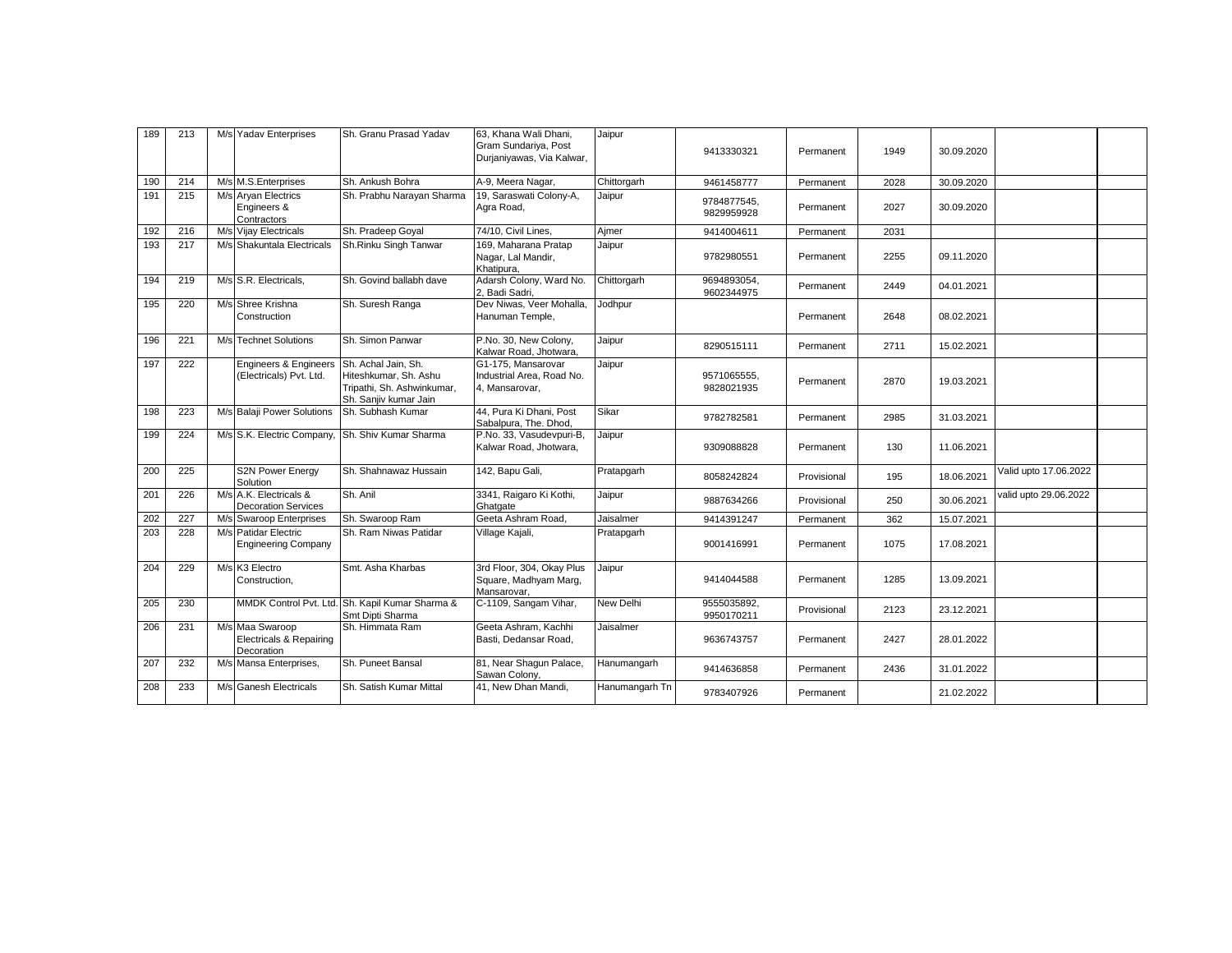# **List of A Class Electrical Contractors (A) E-EWSD- I (B) E-ER- I (C) E-AC- I ( D) E-FF- I (E) E-LE- I PUBLIC WORKS DEPARTMENT RAJASTHAN JAIPUR**

**Up to 01.04.2022**

| S.<br>No.      | Registr<br>ation<br>No. | Salu<br>fe | Name of Firm                                  | <b>Name of Proprietor/Partners</b>                                | <b>Address</b>                                               | <b>District</b> | Contact No.                 | Regist. Type | Despatch<br><b>Number</b> | Date of<br>Registn | Remarks | Category   |
|----------------|-------------------------|------------|-----------------------------------------------|-------------------------------------------------------------------|--------------------------------------------------------------|-----------------|-----------------------------|--------------|---------------------------|--------------------|---------|------------|
|                | $\overline{2}$          | 3          | $\boldsymbol{4}$                              | 5                                                                 | 6                                                            | $\overline{z}$  | 8                           | 9            | 10                        | 11                 | 12      | 13         |
|                | $E-ER-1$                | M/s        | Shiba Electronics                             | Sh. Nanak Ram Meghani,<br>Poonam Ramchandani                      | Plot No.37, Sharti Nagar<br>Colony, New Sanganer Rd          | Jaipur          |                             | Permanent    | 274                       | 26.5.10            |         |            |
| $\overline{2}$ | $E-ER-2$ M/s            |            | <b>Shakti Enterprises</b>                     |                                                                   | Plot No. 13, Opp. Meera<br>Marg, Jhotwara road,              | Jaipur          |                             | Permanent    | 295                       | 31.5.10            |         |            |
| 3              | $E-ER-3$                | M/s        | Shanti Enterprises                            |                                                                   | E-9 New lite Colony, Tonk<br>Road                            | Jaipur          |                             | Permanent    | 300                       | 31.5.10            |         |            |
| 4              | $E$ -ER-4               |            | M/s Technosolutions                           |                                                                   | C-26, Roop Vihar Colony,<br>Sodala.                          | Jaipur          |                             | Permanent    | 502                       | 8.6.10             |         |            |
| 5              | $E-ER-6$ M/s            |            | Rajputana Electric<br>Trading Corp.           |                                                                   | 619 Kashi Nath Ji Ki Gali.<br>Gopal Ji Ka Rasta              | Jaipur          |                             | Permanent    | 869                       | 23.8.10            |         |            |
| 6              | $E-ER-7$                |            | M/s Radio Centre                              |                                                                   | 5&6, SS Tower New<br>Colony , Panch Batti, Jaipur            | Jaipur          |                             | Permanent    | 507                       | 06.08.12           |         |            |
|                | $E-ER-8$ M/s            |            | <b>Synergy Security</b><br>Solutions Pvt. Ltd | Sh. Sandeep Gupta, Smt. Ritu Road,<br>Khakholia, Smt. Anita Gupta | 38, Hathroi Fort, Aimer                                      | Jaipur          | 0141-4041888.<br>9413348033 | Permanent    | 1490                      | 23.02.2016         |         |            |
| 8              |                         |            | E-ER-10 M/s Vision Technologies               | Sh. Saket Agrawal                                                 | 1/17, SFS, Agrawal Farm,<br>Mansarovar                       | Jaipur          | 9414796222                  | Permanent    | 1325                      | 22.01.2016         |         |            |
| 9              |                         |            | E-ER-11 M/s Solution & Solution               | Smt. Savita Sharma                                                | 1899, Bhatton Ki Gali, Opp.<br>Town Hall, Badi Chopar,       | Jaipur          | 9829027313                  | Permanent    | 1820                      | 31.01.2019         |         | <b>GEN</b> |
| 10             |                         |            | E-ER-12 M/s Vipranshu Enterprises             | Sh. Radha Vallabh Pareek.<br>Sh. Ashok Kumar Pareek               | Near Middle School Ward<br>No. 18, Bandikui, Distt.<br>Dausa | Dausa           | 9414844898                  | Permanent    | 1827                      | 21.11.2019         |         |            |
| 11             | E-ER-13 M/s             |            | Indo Power Sys Pvt.<br>l td                   | Sh.                                                               | J-1249, Phase-III, RIICO<br>Ind. Area, Sitapura,             | Jaipur          |                             | Permanent    | 1804                      | 27.08.2020         |         |            |
| 12             | $E-ER-14$               |            | M/s R.C. Enterprises                          | Sh. Ramesh Choudhary                                              | Badi Ka Kheda, Begas<br>Road, Via Bagru,                     | Jaipur          | 9602762733                  | Permanent    | 2261                      | 09.11.2020         |         |            |

#### **( B ) List of E-ER- I Registered Electrical Contractors**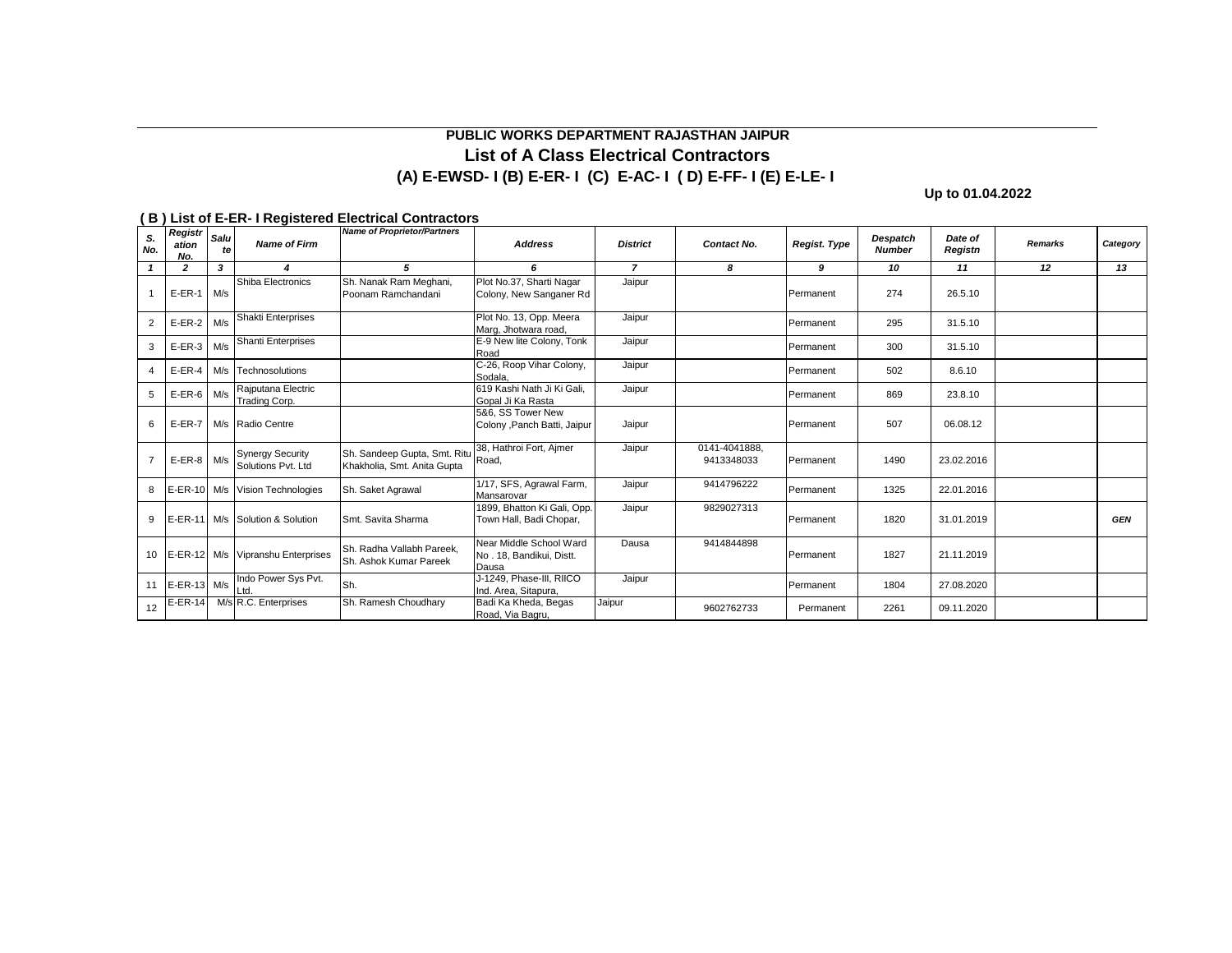### **(A) E-EWSD- I (B) E-ER- I (C) E-AC- I ( D) E-FF- I (E) E-LE- I PUBLIC WORKS DEPARTMENT RAJASTHAN JAIPUR List of A Class Electrical Contractors**

**Up to 01.04.2022**

|                | Registr        |            |                                             | <b>Name of Proprietor/Partners</b>               |                                                                              |                 |                           |              |                           |                    |         |            |
|----------------|----------------|------------|---------------------------------------------|--------------------------------------------------|------------------------------------------------------------------------------|-----------------|---------------------------|--------------|---------------------------|--------------------|---------|------------|
| S.<br>No.      | ation<br>No.   | Salu<br>te | <b>Name of Firm</b>                         |                                                  | <b>Address</b>                                                               | <b>District</b> | Contact No.               | Regist. Type | Despatch<br><b>Number</b> | Date of<br>Registn | Remarks | Category   |
| $\mathbf{1}$   | $\overline{2}$ | 3          | 4                                           | 5                                                | 6                                                                            | $\overline{7}$  | 8                         | 9            | 10                        | 11                 | 12      | 13         |
| $\overline{1}$ | $E-AC-1$       |            | M/s Harsham Indistries                      |                                                  | H-30-A, Kisan Marg, Near<br>Jain Mandir, Tonk Road                           | Jaipur          |                           | Permanent    | 330                       | 2.6.10             |         |            |
| 2              | $E-AC-2$       |            | M/s Shanti Enterprises                      |                                                  | E-9 New lite Colony, Tonk<br>Road                                            | Jaipur          |                           | Permanent    | 503                       | 8.6.10             |         |            |
| 3              | $E-AC-3$       |            | M/s Kiran Enterprises                       | Sh. Kiran Kumar Gupta & Sh.<br>Vaibhav Gupta     | Shop No.13, Jayanti<br>Market                                                | Jaipur          |                           | Permanent    | 529                       | 11.6.10            |         |            |
| $\overline{4}$ | $E-AC-4$       |            | M/s Thar Aircon                             |                                                  | 39/40 Parvati Chamber,<br>Lal Kothi Shopping<br>Centre, Tonk Road            | Jaipur          |                           | Permanent    | 978                       | 22.9.10            |         |            |
| 5              | $E-AC-5$       |            | M/s Rajputana Electric<br>Trading Corp.     |                                                  | 619 Kashi Nath Ji ki Gali.<br>Gopal Ji Ka Rasta                              | Jaipur          |                           | Permanent    | 1245                      | 24.11.10           |         |            |
| 6              | $E-AC-6$       |            | M/s Capital Engineers                       | Sh. Mohd. Fahim                                  | 651, Opp. Nine Shops,<br>Ram Nagar, Shastri Nagar                            | Jaipur          | 9828021710                | Permanent    | 1050                      | 20.11.2015         |         |            |
| $\overline{7}$ | <b>E-AC-7</b>  |            | M/s H.V.Airconditioning<br>System Pvt. Ltd. |                                                  | A-16 Ashok Vihar II                                                          | Delhi           |                           | Permanent    | 665                       | 16.08.11           |         |            |
| 8              | $E-AC-8$       |            | M/s Mechnical Services                      | Sh. Malkit Singh                                 | A-72, Vijay Nagar,<br>Kartarpura,                                            | Jaipur          | 0141-2500467              | Permanent    | 303                       | 20.06.14           |         |            |
| 9              | $E-AC-9$       |            | M/s Nirman Electric Store                   | Sh. J.K.Soni                                     | Opp. Shiv Mandir,<br>Ratanada.                                               | Jodhpur         | 9828031515.<br>9785455760 | Permanent    | 1616                      | 30.03.2016         |         |            |
|                | 10 E-AC-11     |            | M/s H.M. Engineers,                         | Sh. Sunil Kumar Singhal                          | Plot No. E-106, Siddarth<br>Nagar, Girdhar Marg,<br>Sector-14, Malviya Nagar | Jaipur          | 9414044138,<br>9414044134 | Provisional  | 946                       | 29.08.2018         |         |            |
|                | $11$ E-AC-12   |            | M/s Apoorv Air Control                      | Smt Alka Gupta, Sh. Vineet<br>Gupta              | 322, lind Floor, Apex Mall,<br>Lal Kothi, Tonk Road                          | Jaipur          | 9829056464                | Permanent    | 2263                      | 31.01.2020         |         |            |
|                | 12 E-AC-13     |            | M/s R.R. Refregeration &<br>Electricals     | Smt. Mansi Mishra & Sh. Anil<br>Kumar Mishra     | Plot No. 11, Shri Ram<br>Vihar Ext. Gram<br>Manyawas, Mansarovar,            | Jaipur          | 9829013965,<br>7230000115 | Permanent    | 1594                      | 15.10.2019         |         | <b>GEN</b> |
|                | 13 E-AC-14     |            |                                             | M/s Mohit Cooling Services Sh. Mukesh Kumar Jain | 2-D, mahaveer Colony,<br>Ashok Nagar Main road,                              | Udaipur         | 9413318600                | Permanent    | 854                       | 21.08.2018         |         | <b>GEN</b> |
|                | 14 E-AC-15     |            | M/s Bhawani Air Systems                     | Sh. Bhawani Singh                                | Gram Jajiwal Gehlota,                                                        | Jodhpur         | 9799999377                | Permanent    | 1968                      | 18.09.2020         |         |            |
|                | 15 E-AC-17     |            | M/s S.S. Engineering<br>Enterprises         | Sh. Sanjeev Sharma                               | 1-B-1, STC Housing Board<br>Colony                                           | Bharatpur       | 9414026239                | Permanent    | 2128                      | 01.03.2019         |         | <b>GEN</b> |
| 16             | <b>E-AC-18</b> |            | M/s R.S. Enterprises                        | Sh.Nitesh Kumar Sharma                           | Plot no. 10, Opp Govt. Girls Chittorgarh<br>College No. 4,<br>Gandhinagar    |                 | 9680265887                | Permanent    | 1808                      | 27.08.2020         |         |            |
|                | 17 E-AC-19     |            | M/s Vijay Electricals                       | Sh. Pradeep Goyal                                | 74/10, Civil Lines,                                                          | Ajmer           | 9414004611                | Permanent    | 2029                      | 30.09.2020         |         |            |

#### **( C ) List of E-AC- I Registered Electrical Contractors**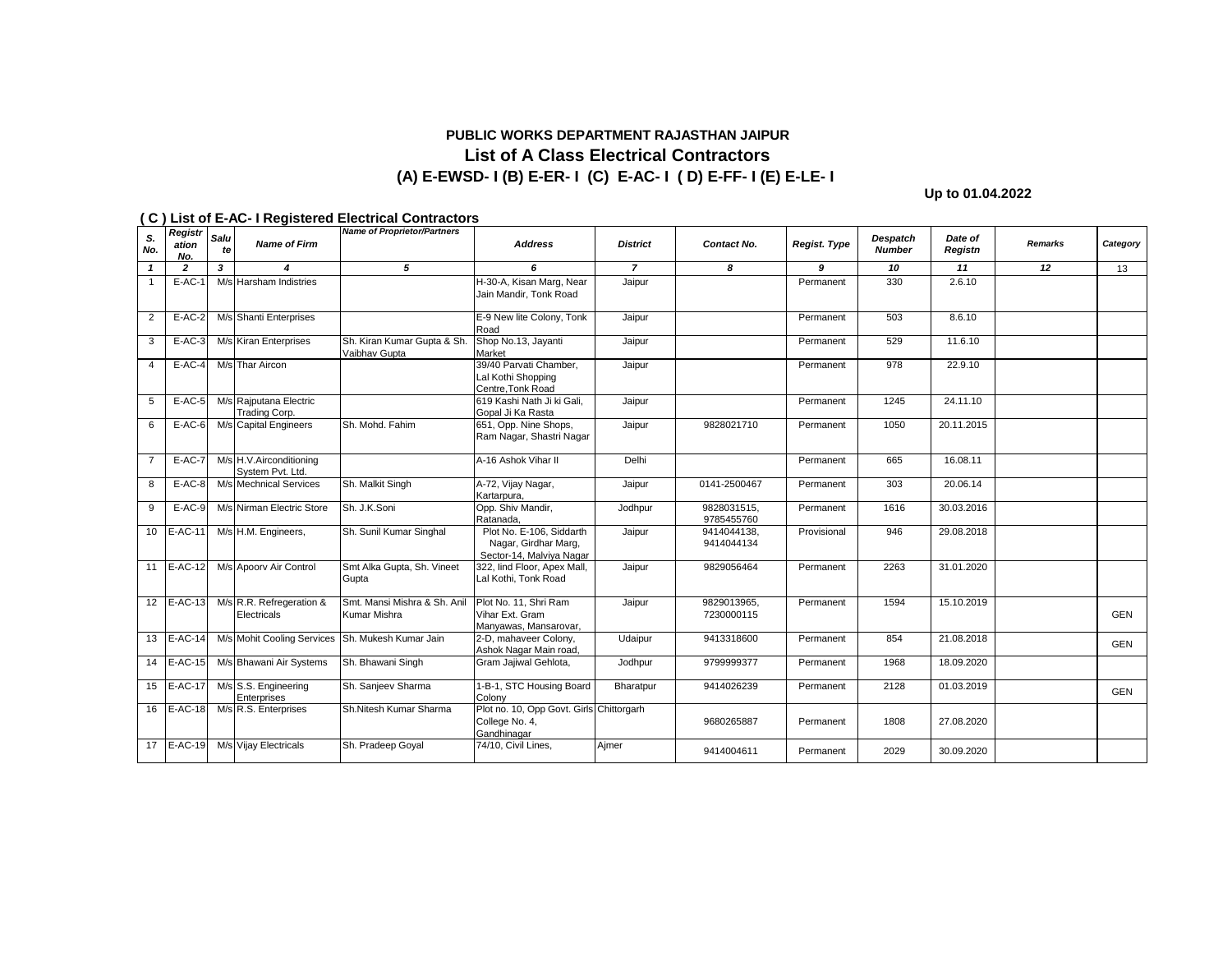## **PUBLIC WORKS DEPARTMENT RAJASTHAN JAIPUR List of A Class Electrical Contractors (A) E-EWSD- I (B) E-ER- I (C) E-AC- I ( D) E-FF- I (E) E-LE- I**

**Up to 01.04.2022**

|                | Registr        |                         |                                         | <b>Name of Proprietor/Partners</b>                                                             |                                                                              |                 |                                                 |                     |                           |                    |                |            |
|----------------|----------------|-------------------------|-----------------------------------------|------------------------------------------------------------------------------------------------|------------------------------------------------------------------------------|-----------------|-------------------------------------------------|---------------------|---------------------------|--------------------|----------------|------------|
| S.<br>No.      | ation<br>No.   | Salu<br>te              | <b>Name of Firm</b>                     |                                                                                                | <b>Address</b>                                                               | <b>District</b> | Contact No.                                     | <b>Regist. Type</b> | Despatch<br><b>Number</b> | Date of<br>Registn | <b>Remarks</b> | Category   |
| $\mathbf{1}$   | $\overline{2}$ | $\overline{\mathbf{3}}$ |                                         | 5                                                                                              | 6                                                                            | $\overline{7}$  | 8                                               | 9                   | 10                        | 11                 | 12             | 13         |
| 1              | $E-FF-4$       |                         | M/s Kiran Enterprises                   | Sh. Kiran Gupta & Sh.<br>Vaibhav Gupta                                                         | Shop No.13, Jayanti<br>Market.                                               | Jaipur          |                                                 | Permanent           |                           | 21.08.2015         |                |            |
| $\overline{2}$ | $E$ -FF-3      |                         | M/s Raiputana Electric<br>Trading Corp. |                                                                                                | 619 Kashi Nath Ji ki Gali.<br>Gopal Ji Ka Rasta                              | Jaipur          | 0141-2567411<br>9414076791                      | Permanent           | 45                        | 13.04.12           |                |            |
| 3              | $E-FF-1$       |                         | M/s Shanti Enterprises                  |                                                                                                | E-9 New lite Colony, Tonk<br>Road                                            | Jaipur          |                                                 | Permanent           | 507                       | 8.6.10             |                |            |
| 4              | $E$ -FF-5      |                         | M/s Navyug Engineering                  | Sh. Ashok Kumar Gupta                                                                          | D-5, Ashok Vihar, Near<br>Sector -11, Malviya<br>Nagar, Jaipur               | Jaipur          | 9414047180                                      | Permanent           |                           |                    |                |            |
| 5              | $E$ -FF-6      |                         | M/s Sagar Construction<br>Company       | Sh. Pradeep Roongta                                                                            | N.5, Madhuban Colony,<br>Tonk Phatak.                                        | Jaipur          | 9414047796                                      | Permanent           | 404                       | 29.05.2018         |                | Gen        |
| 6              | $E-FF-7$       |                         | M/s Skylight Innovations                | Sh. Mohd. Salim Beg & Sh.<br>Sanjay Nagpal                                                     | H.O-57-A/15. DDA Flats.<br>Sarai Kale Khan.<br>Nizamuddin (E),               | New Delhi.      | 011-24354357<br>+919958886788.<br>+919958886588 | Permanent           | 800                       | 16.09.2015         |                |            |
| $\overline{7}$ | $E$ -FF-8      |                         | M/s Anurag Enterprises                  | Sh. V.P. Vashishtha, Sh.<br>Ishwar Dayal Sharma, Smt.<br>Sneh Vashishtha, Smt.<br>Seema Sharma | H.O.- III-H/1[ Rakesh Marg,<br>Nehru Nagar, Ghaziabad,                       | Ghaziabad, U.P. | 9828018039                                      | Permanent           | 1177                      | 22.12.2015         |                |            |
| 8              | $E-FF-9$       |                         | M/s J.K. Electric Contractor            | Sh. Rameshwar Dayal<br>Khandelwal                                                              | 158-159. Mahendwas<br>House, Nehru Bazar,                                    | Jaipur          | 9829016958                                      | Permanent           | 1264                      | 13.01.2016         |                |            |
| 9              | $E$ -FF-10     |                         | M/s Bitu Prabhat Electrical             | Sh. Ramesh Chouhan                                                                             | H.No.45, Shiva colony,<br>Natraj Nagar, Tonk Phatak,                         | Jaipur          | 8104053861                                      | Permanent           | 1089                      | 25.11.2016         |                |            |
| 10             | $E-FF-11$      |                         | M/s H.M. Engineers,                     | Sh. Sunil Kumar Singhal                                                                        | Plot No. E-106, Siddarth<br>Nagar, Girdhar Marg,<br>Sector-14, Malviya Nagar | Jaipur          | 9414044138,<br>9414044134                       | Permanent           | 42                        | 07.04.2021         |                |            |
|                | $11$ E-FF-12   |                         | M/s Apoorv Air Control                  | Smt. Alka Gupta, Sh. Vineet<br>Gupta                                                           | 322, lind Floor, Apex Mall,<br>Lal Kothi, Tonk Road                          | Jaipur          | 9829056464                                      | Permanent           | 403                       | 29.05.2018         |                | <b>GEN</b> |
|                | 12 E-FF-13     |                         | M/s Vijay Electricals                   | Sh. Pradeep Goyal                                                                              | 74/10, Civil Lines,                                                          | Aimer           | 9414004611                                      | Permanent           | 2030                      | 30.09.2020         |                |            |
|                | 13 E-FF-14     |                         | M/s S.K. Electric Company,              | Sh. Shiv Kumar Sharma                                                                          | P.No. 33, Vasudevpuri-B,<br>Kalwar Road, Jhotwara.                           | Jaipur          | 9309088828                                      | Permanent           | 131                       | 11.06.2021         |                |            |
|                | $14$ E-FF-15   |                         | M/s Global Project                      | Sh. Lalit Kumar Sharma                                                                         | Shop No. LG-18, lst Floor,<br>Agra Road,                                     | dausa           | 8302554624                                      | Permanent           | 1506                      | 29.09.2021         |                |            |
|                | $15$ E-FF-16   |                         | M/s Techno Solutions                    | Sh. Sanjay Garg                                                                                | C-26, Roop Vihar Colony,<br>Sodala,                                          | Jaipur          | 9829012117                                      | Permanent           |                           | 11.03.2022         |                |            |

### **( D ) List of E-FF- I Registered Electrical Contractors**